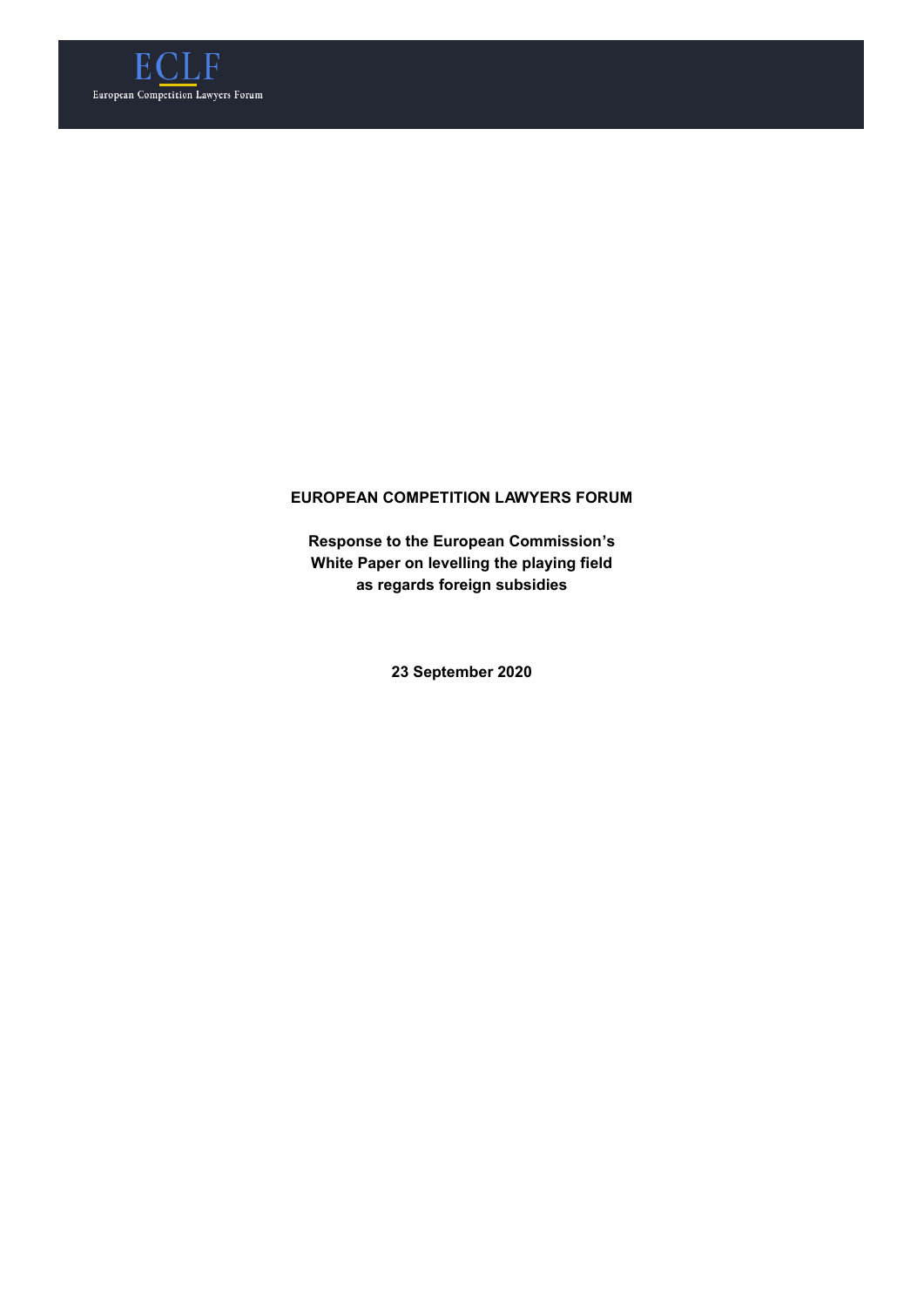# **Table of Contents**

| Part 1: Introduction and Summary                           |    |
|------------------------------------------------------------|----|
| Part 2: General comments and response to General Questions | 3  |
| Part 3: Module 1                                           | 5  |
| Part 4: Module 2                                           | 15 |
| Part 5: Module 3                                           | 23 |
| Part 6: Interplay between Modules 1, 2 and 3               | 32 |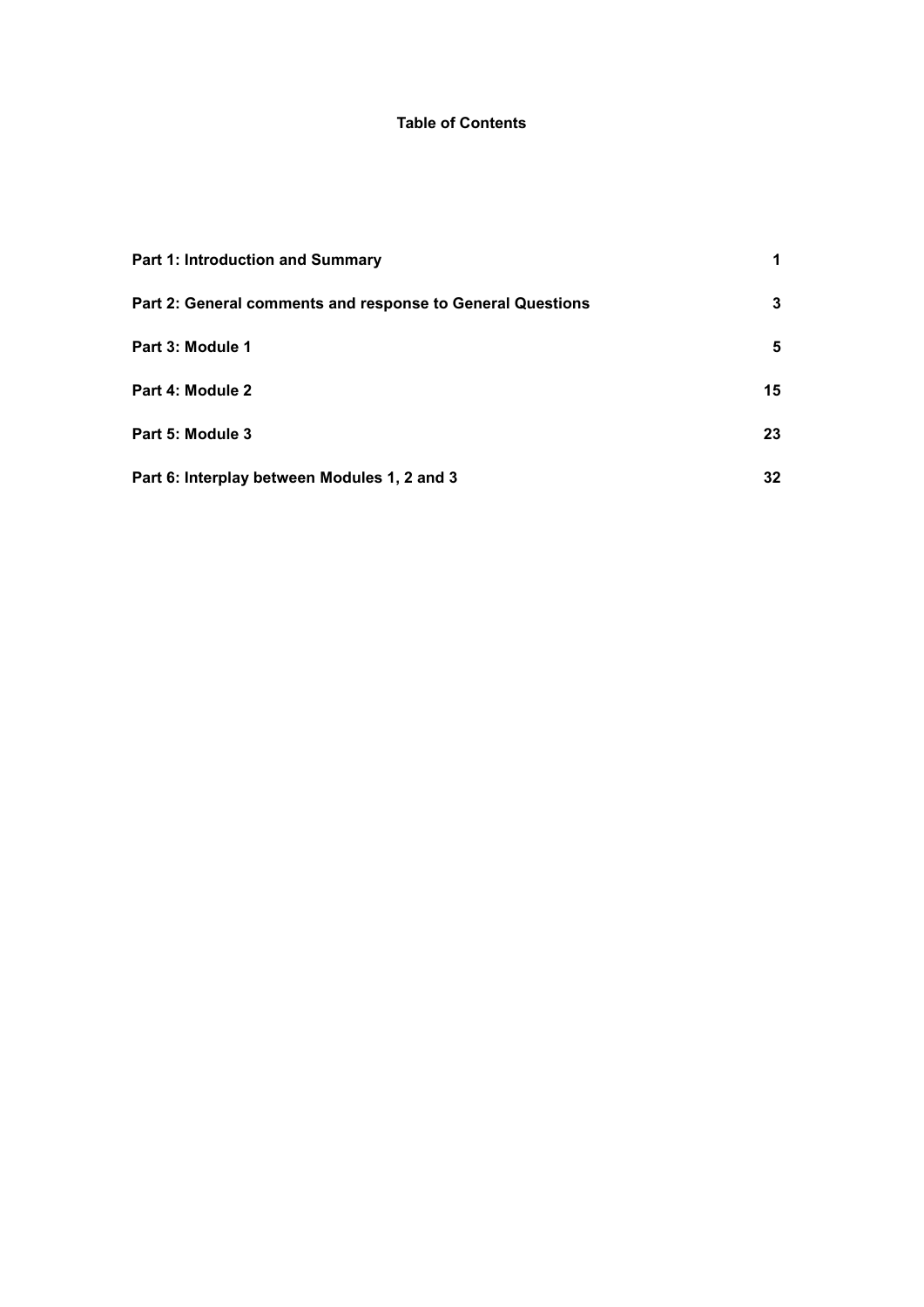### **Part 1: Introduction and Summary**

- <span id="page-2-0"></span>1.1 The European Competition Lawyers Forum (the "**ECLF**")**<sup>1</sup>** is grateful for the opportunity to respond to the European Commission's White Paper, which aims at addressing the distortions to the Single Market caused by foreign subsidies.**<sup>2</sup>** This response has been compiled by the ECLF Working Group and does not purport to reflect the views of all ECLF members or of their law firms (or their clients). Also, while the response has been circulated within the Working Group for comments, its contents do not necessarily reflect the views of all individual members of the Working Group.
- 1.2 The ECLF regards the Commission's current consultation as a forum for collecting views and fostering debate. It should not replace a robust empirical assessment of need or a fully considered impact assessment. This response aims to provide comments on various aspects of the Commission's proposals and to answer the specific questions raised in the Commission's questionnaire. The ECLF would welcome a continued dialogue with the Commission, in light of other responses received by the Commission, to discuss in more detail the development of instruments to level the playing field as regards foreign subsidies.
- 1.3 In summary:

- **(A) Module 1:** The ECLF is generally supportive of the proposed design and scope of Module 1. However, we consider that the instrument should be more closely aligned with the existing State aid rules, and should be widened to apply to all forms of foreign subsidies on goods or services, regardless of the subsidised undertaking's place of establishment, if the subsidy distorts the internal market. Further, to ensure that the Commission only captures substantive distortions, we suggest that the definition of "foreign subsidy" is narrowed and that the proposed *de minimis* threshold is raised. We broadly support both the proposed two-step procedure (though we seek some clarifications regarding, for example, how the stages interact), and the suggested redressive measures (though we consider that any payments made should be characterised as "level playing field adjustments" rather than fines). We consider the Commission is best placed to be the sole competent supervisory authority.
- **(B) Module 2:** The ECLF is concerned that Module 2 contains potentially far-reaching (and partly novel) concepts that may have a cooling effect on M&A activity in the EU. Most acquisitions, whether involving subsidies or not, increase the value of EU assets to the benefit of the EU economy as a whole, and therefore a regime that potentially hinders foreign investment into Europe should have a clear framework that establishes the harm caused by potentially subsidised acquisitions. In particular, the ECLF recommends that clarification is provided on the concept of distortion and the substantive assessment criteria, the appropriate thresholds, and the application of a

**<sup>1</sup>** The European Competition Lawyers Forum is a group of leading practitioners in competition law from firms across the European Union. This response has been compiled by a working group of ECLF members. A list of working group members is set out at Annex 1.

**<sup>2</sup>** These proposals are set out in the *White Paper on levelling the playing field as regards foreign subsidies*, hereafter "**White Paper**" or "**WP**", published by the European Commission (the "**Commission**") on 17 June 2020. The ECLF has responded to the Commission's Questionnaire online by providing a copy of this response.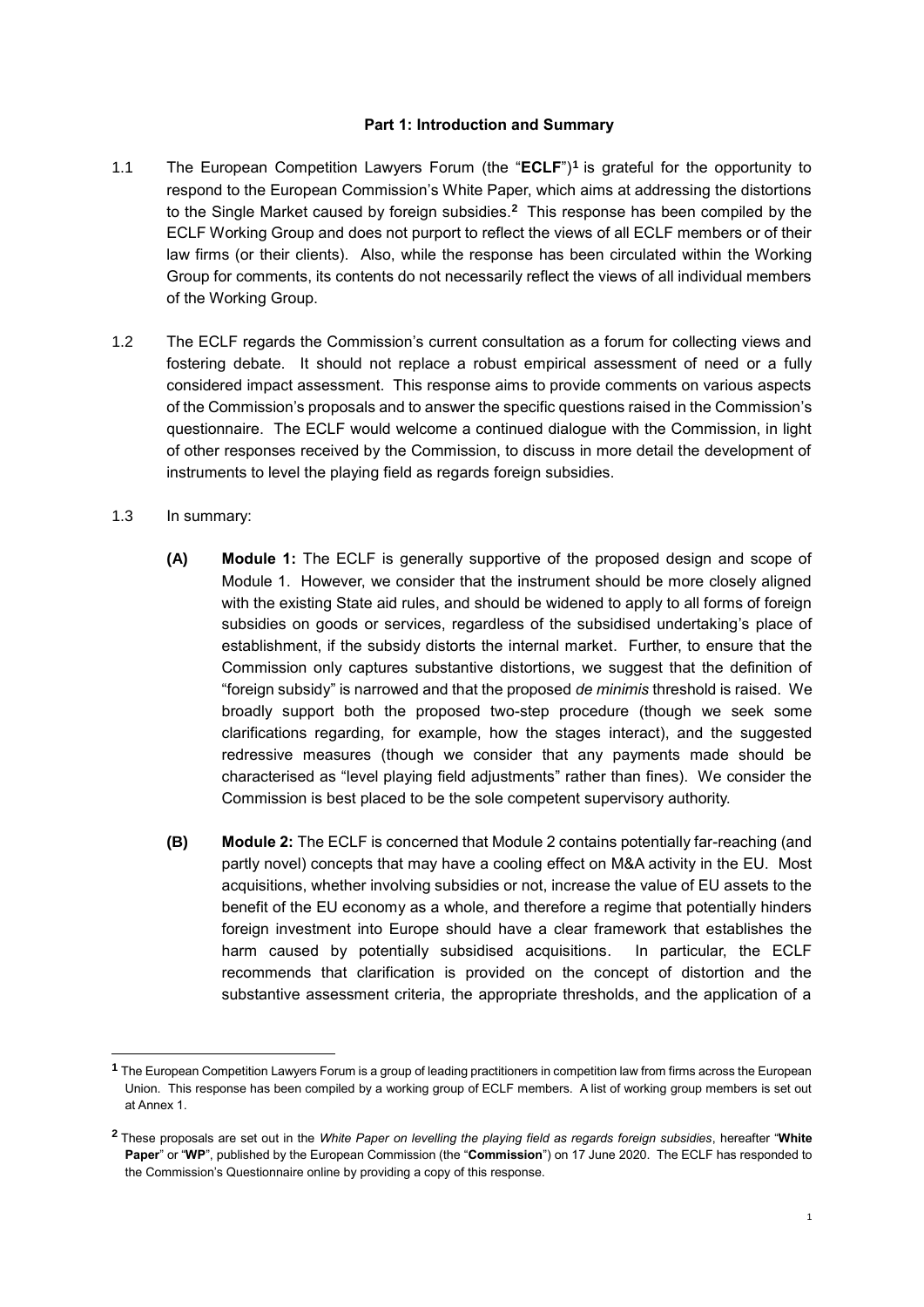"material influence" test. We support the two-step investigation procedure and agree that the Commission should be solely competent with regard to Module 2.

(C) **Module 3:** While potential distortions that foreign subsidies may cause to EU public procurements may need to be addressed, it should be explored whether existing mechanisms could be strengthened rather than introducing a wholesale new regime that may add complexity to already complex and lengthy public procurement processes. In addition to the resulting loss of choice between contractors, the proposal also attracts some concerns in terms of its interaction with other international obligations and trade deals and its potentially burdensome impact on procurement processes by adding delays, complexity and uncertainty. The ECLF also supports a review of the way different national and EU authorities will interact as between each other and with the courts.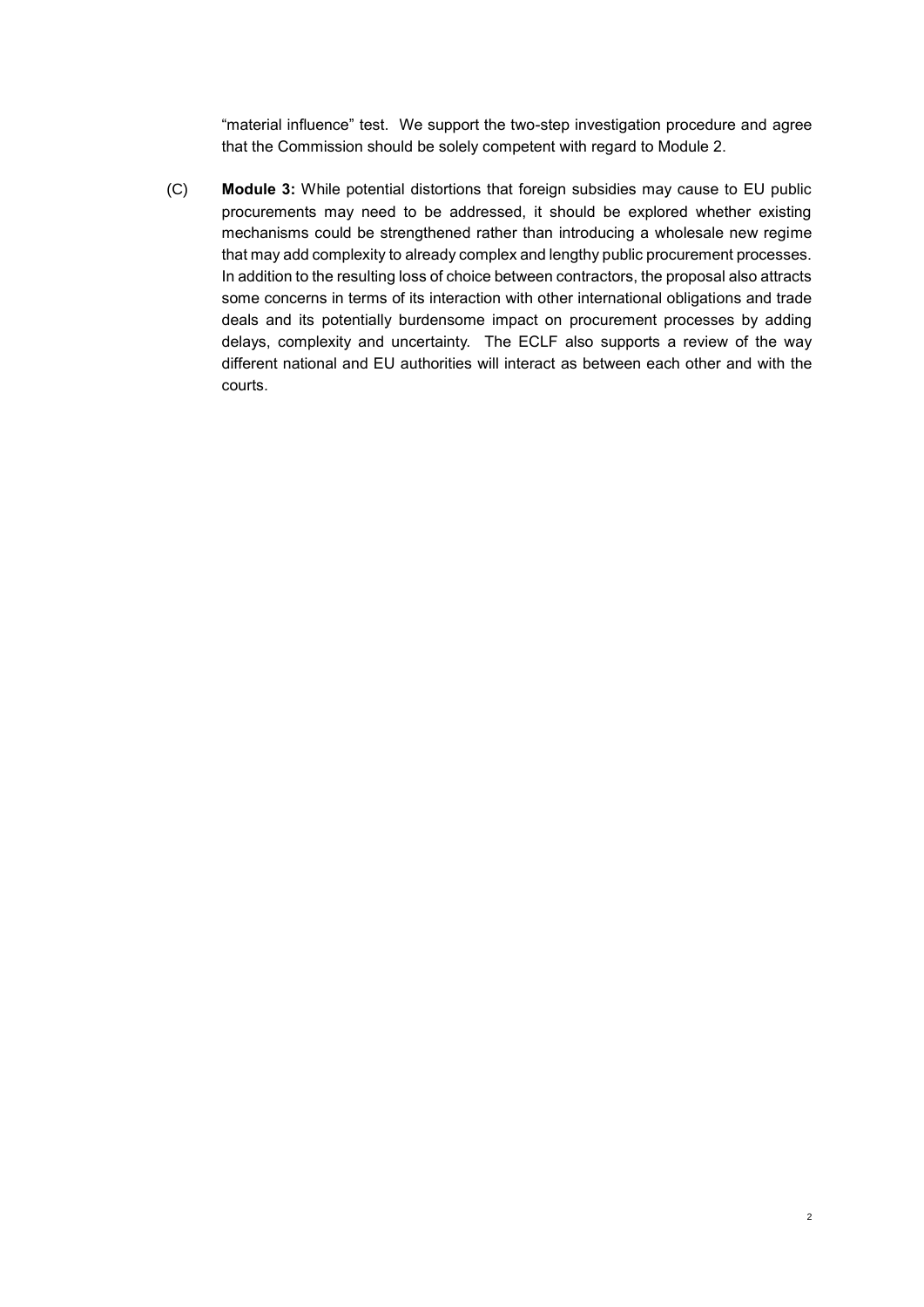### **Part 2: General comments and response to General Questions**

#### <span id="page-4-2"></span><span id="page-4-0"></span>**General comments: definition of "foreign subsidy"**

- 2.1 The Commission's definition of "foreign subsidy", as set out at Annex 1 to the White Paper, is very broad. It captures all "*financial contribution[s] by a government or any public body of a non-EU State, which [confer] a benefit to a recipient and which [are] limited … to an individual undertaking or industry or to a group of undertakings or industries." <sup>3</sup>* Further, the Commission states that foreign subsidies can also be granted by "*a private body entrusted with functions normally vested in the government or directed by the non-EU government"*. **4**
- 2.2 The ECLF appreciates that the above definition, and the terms therein, are based on the World Trade Organisation's ("**WTO**") Agreement on Subsidies and Countervailing Measures ("**SCM Agreement**"), in particular Article 1.1 (on the definition of a subsidy) and Article 2 (on finding the requisite specificity of a subsidy). These provisions define a specific subsidy for the purposes of WTO litigation or countervailing action by WTO members, and are also reflected in the EU trade defence instruments.**<sup>5</sup>** The ECLF contends that fundamentally *internal* market instruments, such as the proposed Modules (in most of their elements), should not be based on concepts designed for WTO litigation and international trade protection purposes. This view is consistent with the Court of Justice's ("**CJEU**") continued emphasis on the autonomy of the EU's legal order.**<sup>6</sup>**
- <span id="page-4-1"></span>2.3 Instead, we propose that the White Paper, and its instrumental definitions, are aligned as far as possible with EU State aid legislation, and the Modules are interpreted as aspects of an international State aid regime.**<sup>7</sup>** We would encourage a move away from the trade framework, since the WTO's SCM Agreement limits the ability of WTO members to take any action against "a subsidy", except as provided in the SCM Agreement and other WTO/General Agreement on Tariffs and Trade ("**GATT**") law.**<sup>8</sup>** The ECLF considers that an international State aid/internal

1

**<sup>7</sup>** Annex 2 contains further detail on our suggestions for aligning the White Paper with State aid definitions and terminology.

**<sup>3</sup>** WP, Annex 1.

**<sup>4</sup>** WP, footnote 61.

**<sup>5</sup>** e.g. Regulation (EU) 2016/1037 of the European Parliament and of the Council of 8 June 2016 on protection against subsidised imports from countries not members of the European Union, OJ L 176, 30.6.2016, p. 55; see also Regulation (EU) 2019/712 of the European Parliament and of the Council of 17 April 2019 on safeguarding competition in air transport, and repealing Regulation (EC) No 868/2004, OJ L 123, 10.5.2019, p. 4., which introduces a protection instrument in the air transport sector.

**<sup>6</sup>** See, for example, Opinion 2/13 of the Court of Justice (Full Court) of 18 December 2014 (autonomy of the EU legal order visà-vis the ECHR). See also in the context of the autonomy of EU law vis-à-vis WTO rules, Judgment of the Court of Justice (Grand Chamber) of 16 July 2015 in Case C-21/14 P, *Commission v Rusal Armenal ZAO*, at par.48. See also more recently, on the autonomy of EU law with regard to pre-accession bilateral investment treaties between Member States, Judgment of the Court of Justice (Grand Chamber) of 6 March 2018, Case C-284/16 *Slovak Republic v Achmea BV*, at paras. 32-33 and 35-37.

**<sup>8</sup>** Article 32(1), SCM Agreement, referred to in the White Paper at 6.6. This provision could potentially be interpreted more broadly than envisaging only those subsidies defined in Articles 1 and 2 of the SCM Agreement. There are also some prohibitions in the SCM Agreement (Article 3), such as export-contingent subsidies to exported goods or local content requirement-contingent subsidies that reduce demand for import content goods. However, these prohibitions can only be enforced through the WTO dispute settlement mechanism (and if they were enforced through Module 1, this would potentially be inconsistent with Article 32(1) of the SCM Agreement).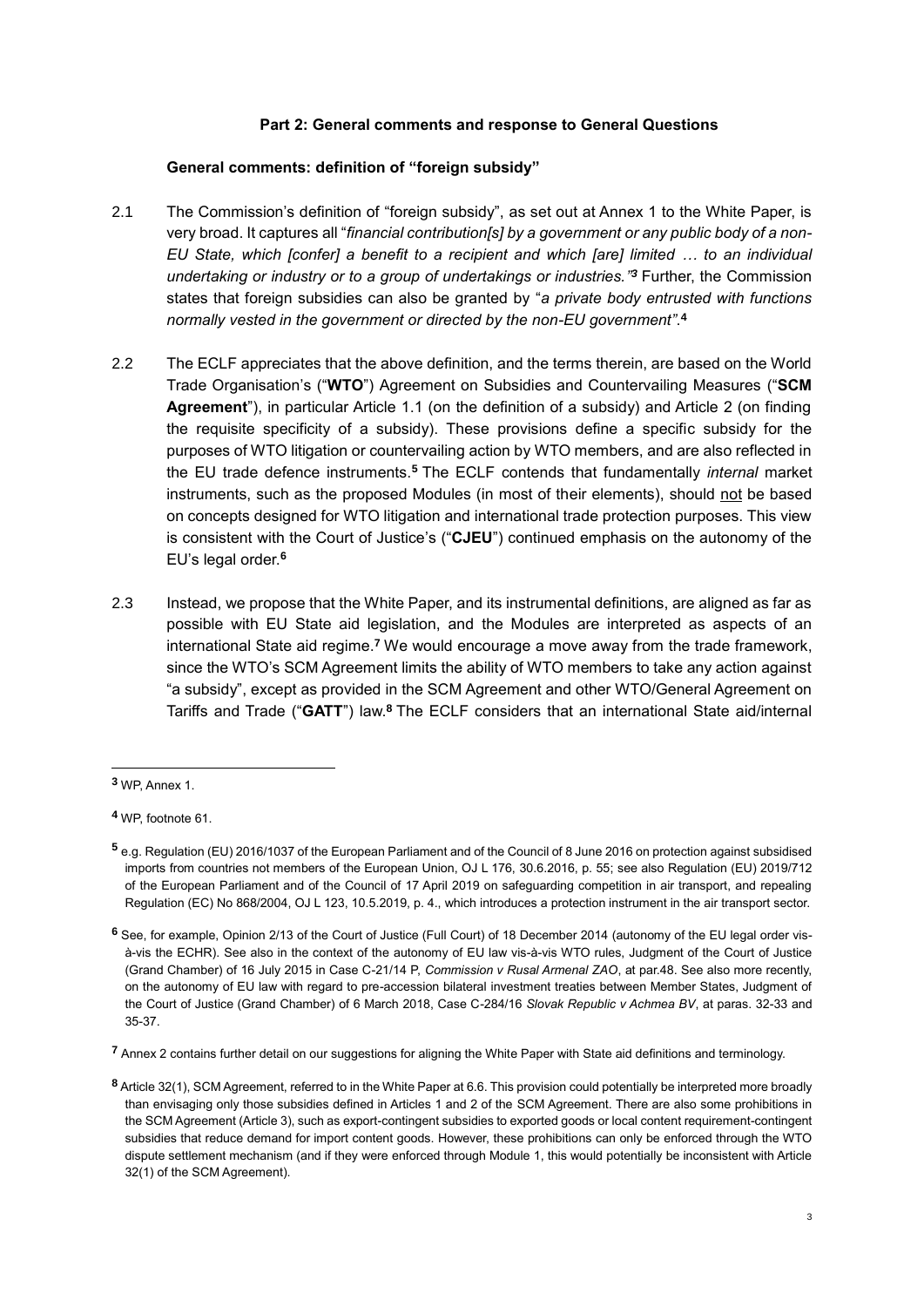market instrument would not be limited under the SCM Agreement, and would allow effective EU enforcement.

- 2.4 We appreciate that this proposal may require the Commission to use an alternative legal basis and legislative procedure to that provided by Article 207 TFEU (common commercial policy), in ensuring the functioning of, and competition in, the internal market when proposing the contemplated measures. Such legal basis could be Article 108**<sup>9</sup>** or Article 114 TFEU, or Article 352 TFEU as a last resort.**<sup>10</sup>** While pursuing such internal market legislative procedures might seem burdensome, the risks described in the White Paper will likely unite the interests of the Member States. Moreover, the choice of an 'internal market' legal basis would preserve the autonomy of the EU legal order and would avoid unnecessary inconsistencies with the WTO framework.
	- **1. Do you think there is a need for new legal instruments to address distortions of the internal market arising from subsidies granted by non-EU authorities ('foreign subsidies')? Please explain and also add examples of past distortions arising from foreign subsidies.**
- 2.5 The ECLF understands the Commission's concerns that European companies can be disadvantaged if their competitors are in receipt of foreign subsidies, and that such subsidies might have a distorting effect on the single market. The ECLF therefore generally supports the introduction of new legal instruments to address these concerns and ensure a level playing field in the single market. However the ECLF suggests the Commission limit the instruments to capture only those foreign subsidies that might cause substantive distortions within the internal market. Otherwise there is a risk that the Commission might take an overly interventionist approach which could increase the administrative burden for businesses – and the Commission – in a range of situations, as well as potentially chilling M&A activity in Europe. To mitigate against this, the ECLF suggests a range of limitations, as set out in detail below, including narrowing the broad conceptualisation of "foreign subsidies" and/or substantially raising the relevant *de minimis* thresholds. Further, in the context of the public procurement regime (Module 3) the ECLF considers it may be more appropriate for the Commission to strengthen the available existing mechanisms rather than to introduce a complex new regime wholesale.

# **2. Do you think the framework presented in the White Paper adequately addresses the distortions caused by foreign subsidies in the internal market? Please explain.**

2.6 The ECLF is generally supportive of the framework presented in the White Paper, though there are some aspects which we consider require further thought and clarification. Please see below for the ECLF's detailed assessment of the framework: in particular, please see the response to Question 1 of Part 3 and Part 4, and Question 2 of Part 5.

**<sup>9</sup>** The second sentence of Article 108(1) is potentially very broad: "*[The Commission] shall propose to [the Member States i.e. the Council] any appropriate measures required by the progressive development or by the functioning of the internal market*." However, Article 108 would need to be interpreted as referring to aid granted by third States as well as Member States to be used as a legal basis for the proposed internal market instrument, which may not be feasible.

**<sup>10</sup>** Article 352 is used for internal market instruments when the Treaties do not provide the EU with the necessary powers and requires the unanimity of Member States.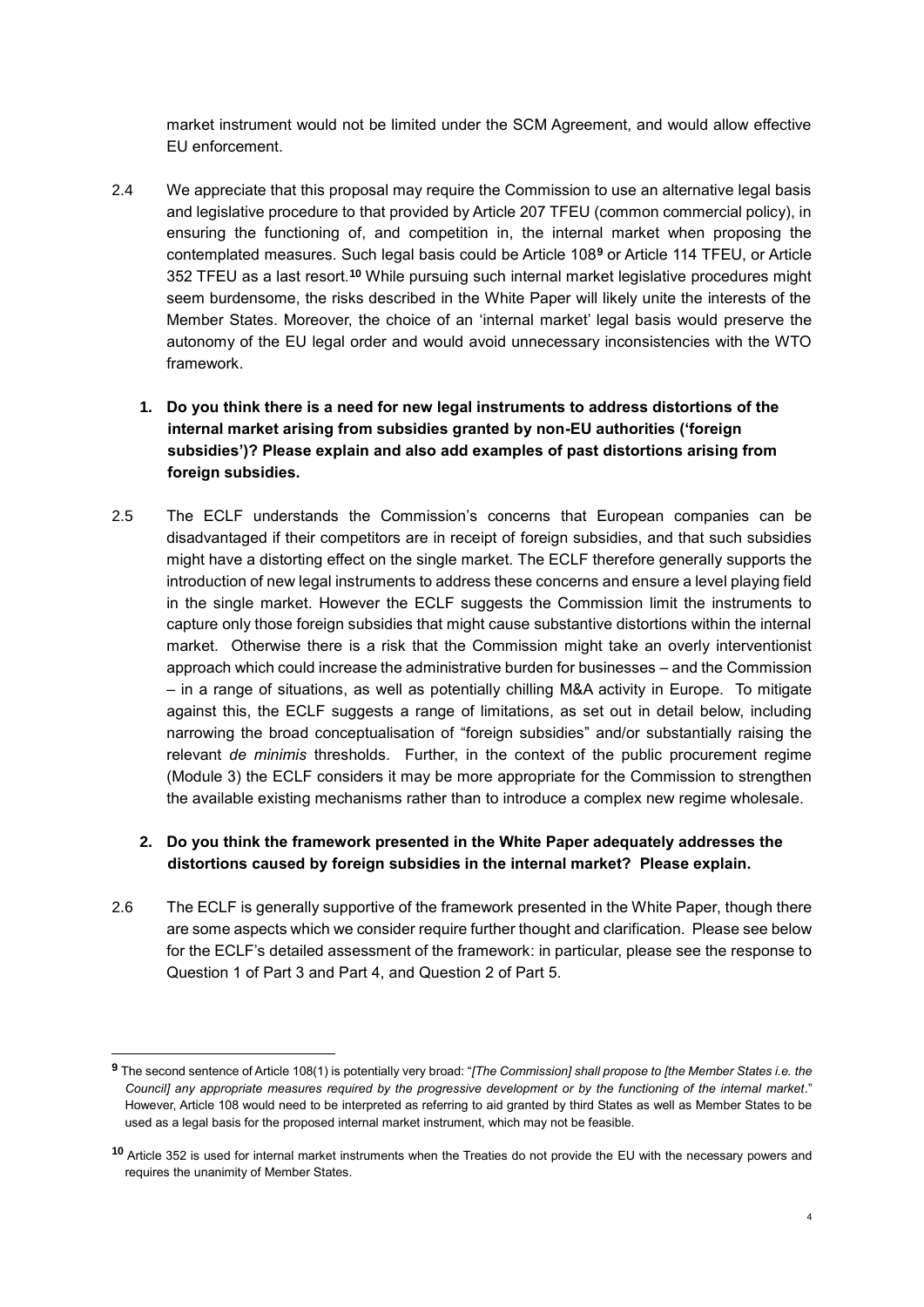## **Part 3: Module 1**

<span id="page-6-0"></span>3.1 The ECLF is generally supportive of the proposed design and scope of Module 1, and welcomes this *"general instrument to address foreign subsidies that cause distortions in the internal market"*. **11**

# **1. Do you consider that Module 1 appropriately addresses distortions of the internal market through foreign subsidies when granted to undertakings in the EU?**

- 3.2 The expansive definition of foreign subsidies in the White Paper may pose practical difficulties regarding enforcement of Module 1. In particular, it is not clear to us how the Commission would be able to gather evidence on the existence of some foreign subsidies, especially where the granting body is uncooperative during investigations, or otherwise seeks to evade detection. Furthermore, gathering sufficient evidence is less feasible for subsidies granted by third countries, and enforcement on the basis of limited evidence could be perceived as discriminatory or unduly protectionist.
- 3.3 The White Paper suggests following the evidential approach of using the 'facts available' in circumstances where the subsidised parties do not provide the requested information in a timely manner.**<sup>12</sup>** While this approach is effective in EU trade defence investigations, it may not be appropriate for internal market instruments enforced against undertakings established in the EU / the regulation of the proper functioning of the internal market. If the Commission accepts our suggestion of moving away from an international trade framework and toward an 'internal market' model, then the recipient undertaking (established in or otherwise active in the EU) would be under an obligation to provide information to the Commission, as in EU competition law e.g. antitrust investigations. Furthermore, the 'facts available' approach puts undue onus on the recipient undertaking to defend itself, since the 'facts' are likely to be provided by competitors/complainants, who might overstate the negative aspects of the subsidy. Therefore the ECLF suggests, in line with the broader move away from an international trade framework that this paper advocates for, that the Commission should not use the 'facts available' approach in Module 1 investigations.
- 3.4 Moreover, the broad conceptualisation of foreign subsidies could cause the Commission to be overwhelmed by insignificant cases, as outlined at paragraph [3.45\(i\) below.](#page-14-0)

## *Overlap with trade defence instruments*

- 3.5 The ECLF notes that there is a potential overlap in practice between the proposed scope of Module 1 and the existing WTO and EU trade defence instruments ("**TDIs**"), such as antidumping and anti-subsidy rules.
- 3.6 As regards anti-dumping measures, when a foreign company exports a product to the EU at a lower price than the product's normal value in its home market, this may be because:

**<sup>11</sup>** WP, para. 4.1.1.

**<sup>12</sup>** WP, para 4.1.5.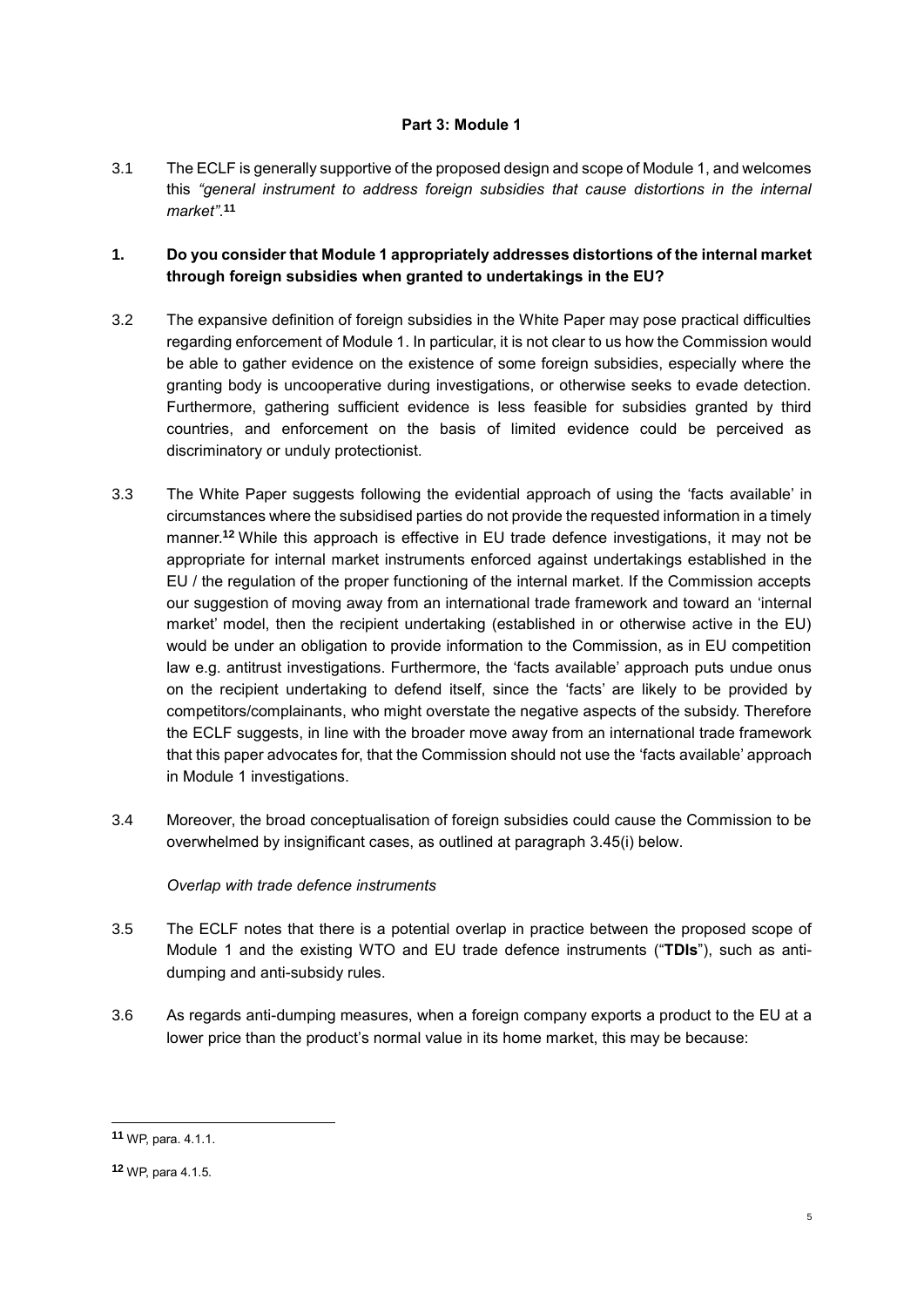- (i) The product's normal value is unreliable due to a 'particular market situation' or a 'significant distortion' caused by a foreign government;**<sup>13</sup>** and/or
- (ii) The product's export price is suppressed (subsidised or distorted) by a foreign government.

Foreign governments may influence the pricing behaviour of exporters and effectively subsidise them through practices such as domestic or export price controls; non-selective indirect tax measures; or domestic sales restrictions. The General Court has upheld such interpretations applied by the Commission in a number of anti-dumping investigations.**<sup>14</sup>**

- 3.7 As regards anti-subsidy measures, the existing EU rules allow the EU to react to unfair competition where goods that benefit from countervailable subsidies, provided by foreign governments or public bodies, are imported into the EU. A subsidy is countervailable in cases where the subsidy is limited to certain enterprises or industries or is contingent on exports or on use of local content, and where a financial contribution confers a benefit on a recipient, reflected as a subsidy margin in the price of the exported product.**<sup>15</sup>**
- 3.8 The ECLF agrees with the distinction made in the Commission's gap analysis: that while the EU anti-dumping and anti-subsidy rules apply to the import of goods into the EU, they "*do not cover trade in services, investment or other financial flows in relation to the establishment and operation of undertakings in the EU"*. **<sup>16</sup>** The existing TDIs have limitations, and Module 1 goes further by addressing *all* foreign subsidies affecting the internal market.
- 3.9 However, it is our view that when competition in the internal market is being distorted by a foreign subsidy, the exact source and scope of effects of the subsidy is often not initially known, and it may therefore be difficult to determine whether at the outset the subsidy is one which is covered by the existing TDIs. This could cause an investigative delay, and may also lead to uncertainty around conflicting jurisdictions and responsible authorities. In particular, we are concerned that there may be an issue with identifying the right instrument at the right stage, leading to concurrent investigations.
- <span id="page-7-0"></span>3.10 The White Paper suggests that foreign subsidies provided for goods imported into the EU should be carved out of Module 1, since they fall under the existing TDIs.**<sup>17</sup>** The ECLF does not agree with this approach, and instead recommends that, during the preliminary review stage

**<sup>17</sup>** WP, footnote 24.

**<sup>13</sup>**Article 2(3) and Article 2(6a) of Regulation (EU) 2016/1036 of the European Parliament and of the Council of 8 June 2016 on protection against dumped imports from countries not members of the European Union, as amended by Regulation (EU) 2017/2321 of the European Parliament and of the Council of 12 December 2017, OJ L 338, 19.12.2017, p.1. In a Declaration on transition annexed to the latter, the Commission has stated that *"[it] recalls that the purpose of the new methodology is to maintain the continued protection of the Union industry against unfair trade practices, in particular those arising from significant market distortions.*"

**<sup>14</sup>**For example, see Judgment of the General Court of 7 February 2013, *EuroChem Mineral and Chemical Company OAO (EuroChem MCC) v Council of the EU***,** at recitals 62-67.

**<sup>15</sup>** Regulation (EU) 2016/1037 of the European Parliament and of the Council of 8 June 2016 on protection against subsidised imports from countries not members of the European Union, as subsequently amended.

**<sup>16</sup>** White Paper, para. 3.2.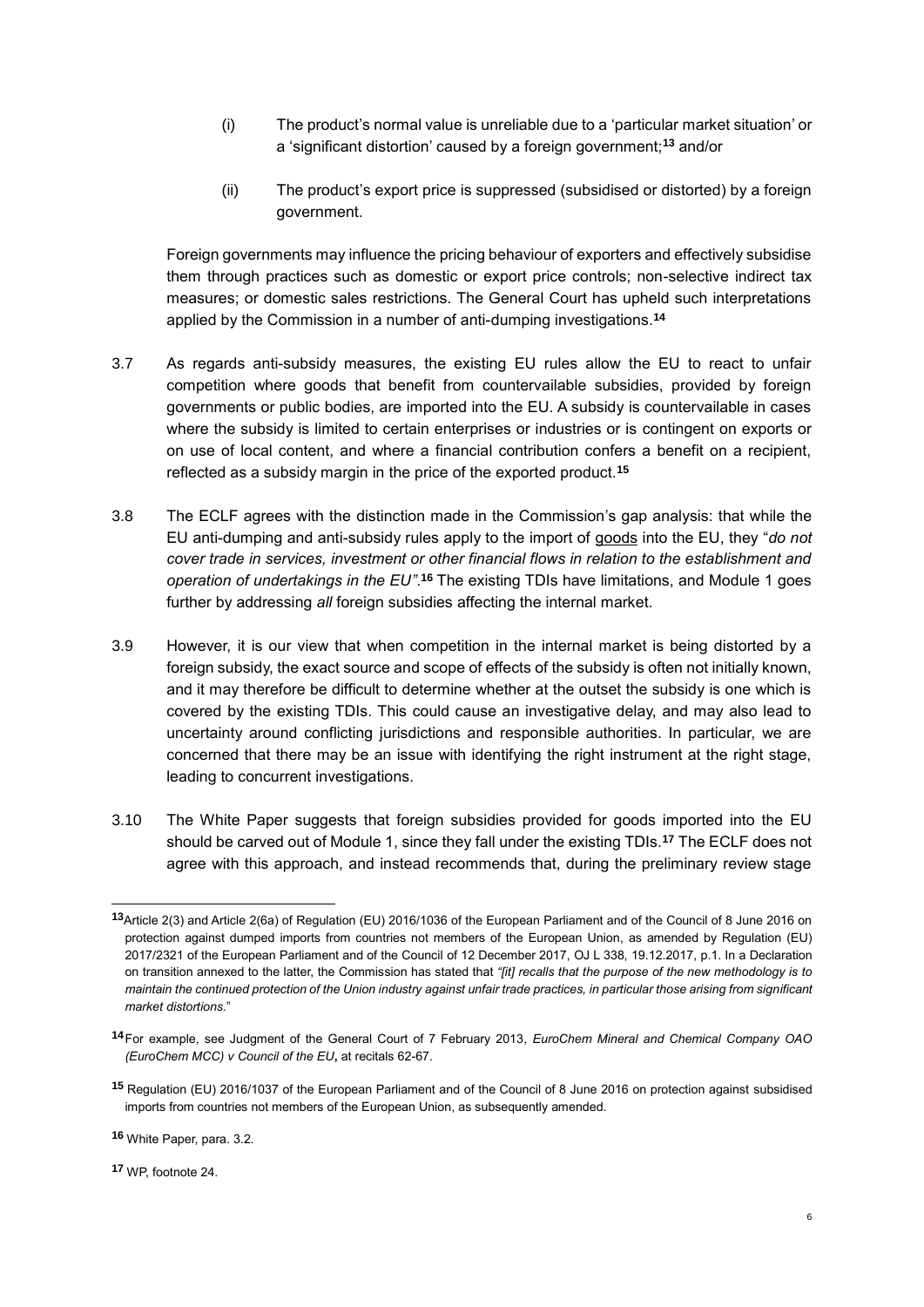and subsequent investigation stage, where triggered, Module 1 should cover all subsidies, including those that could potentially fall under the existing WTO/EU TDIs. This would allow the competent supervisory authority to consider the extent to which the existing TDIs address the foreign subsidy under investigation. If considered appropriate once the nature and impact of the subsidy are known, an *ex officio* anti-dumping or anti-subsidy proceeding could be triggered at the remedies stage, as a redressive measure.

- 3.11 Although the definition of "foreign subsidy" generally seems to be based on the definition in the SCM Agreement, in respect of tax subsidies the definition appears to be wider than that in the SCM Agreement and to be more like the approach taken in EU State aid cases. The SCM Agreement refers to situations where "*government revenue that is otherwise due is foregone or not collected (e.g. fiscal incentives such as tax credits)*"; whereas the White Paper's definition includes a financial contribution consisting in "*foregone or not collected public revenue, such as preferential tax treatment or fiscal incentives such as tax credits*".
- 3.12 Given the examples of tax-related foreign subsidies given in section 2.2 of the White Paper, we assume that the omission of tax "otherwise due" and the inclusion of "preferential tax treatment" in the White Paper's definition of "foreign subsidy" is deliberate and intended to capture a broader set of tax-related foreign subsidies than conventional "tax credits".
- 3.13 However, although the result of including any "preferential tax treatment" might be similar to the EU's existing approach to tax and State aid, it does not import all the normal concepts in State aid cases. As such, it is not clear exactly what is meant by "preferential tax treatment" and this may be difficult to apply in practice. In line with the approach recommended above, in our view alignment of the tax aspects of the definition of "foreign subsidy" with EU State aid legislation and principles would give a clearer framework for applying the proposed foreign subsidies regime to tax matters.
- 3.14 We also note that a significant amount of work and information goes into a case against a specific tax regime or tax ruling in a State aid context in the EU. Typically that requires significant co-operation from taxpayers and tax authorities. Forcing foreign tax authorities to comply with such an in-depth investigation into their tax regimes may prove difficult. Simplifying the scope of "foreign subsidies" in respect of tax matters would likely assist in limiting the scope of information that would be required in such an investigation.
- 3.15 We would also recommend a more detailed consideration of what the scope of a tax-related "foreign subsidy" should be. Section 2.2 of the White Paper gives three examples:
	- (i) corporate tax regimes with selective incentives for parent companies;
	- (ii) dedicated tax rebates supporting outward investment; and
	- (iii) investments through offshore financial centres which may offer special tax conditions.
- 3.16 As drafted, the definition of "foreign subsidy" would likely only cover the first two examples. For most offshore financial centres, the tax incentive will be a 0% or very low corporate tax rate that is, in most cases, available to all companies and so not "*limited… to an individual undertaking or industry or to a group of undertakings or industries*". There is also no clear answer to what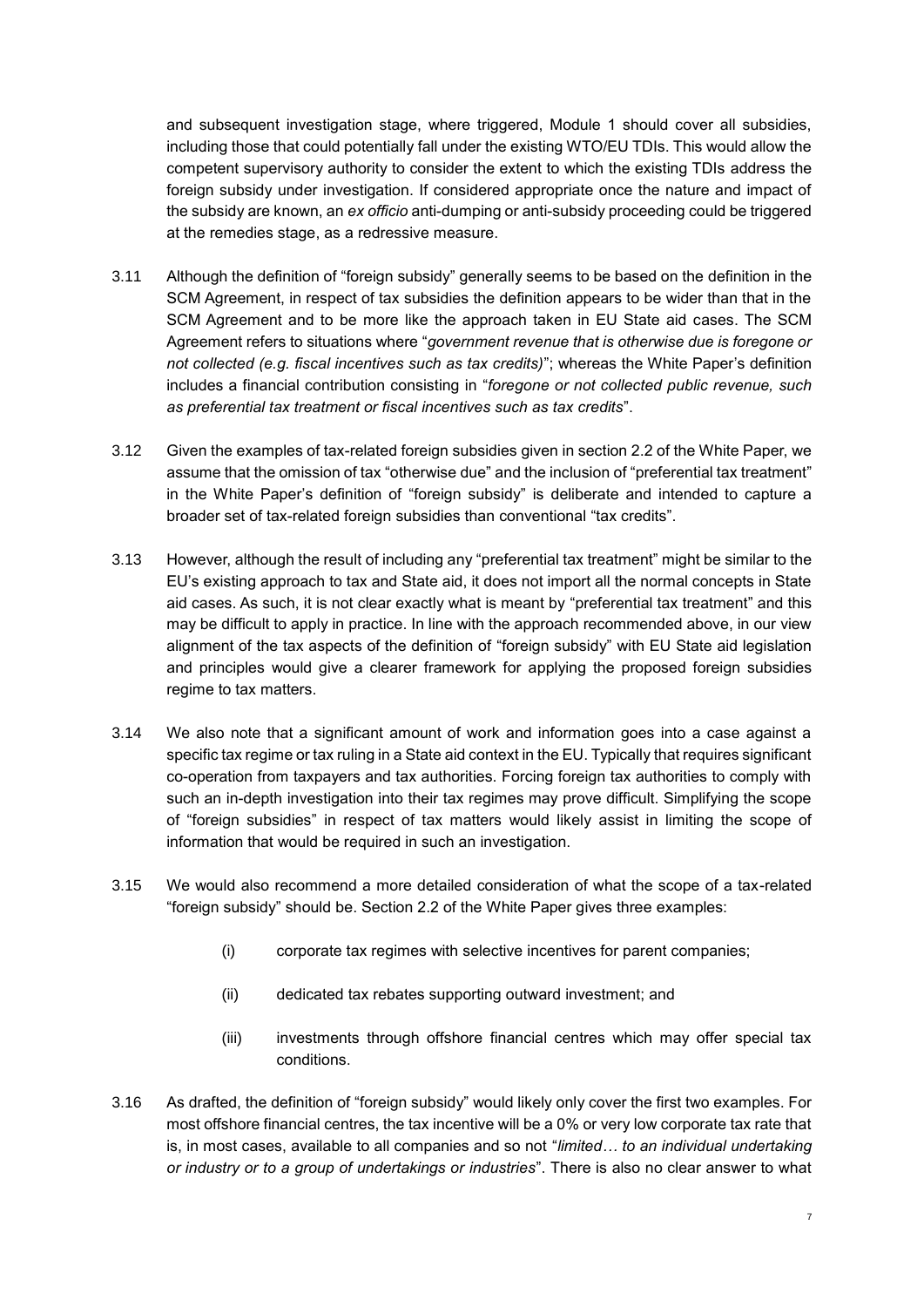the "foregone or not collected public revenue" would be in such cases. Absent, for example, OECD agreement on a minimum tax rate, there is no clear way of determining that the tax rate should have been higher and so an amount of tax has in fact been foregone or not collected.

3.17 "Foreign subsidies" are, therefore, much more likely to be relevant to more sophisticated tax regimes that might have selective elements for certain types of companies than for offshore finance. That does not entirely reflect all the examples given in section 2.2 of the White Paper and so we recommend that more consideration is given to the scope of tax subsidies that the proposed regime is intended to apply to.

## *Scope of application*

#### *Foreign subsidies benefitting an undertaking in the EU*

- 3.18 The White Paper outlines that Module 1 could exclusively apply to undertakings "*established in the EU*" that benefit from foreign subsidies, but it also considers that the instrument could additionally cover certain undertakings otherwise active in the EU that benefit from foreign subsidies.**<sup>18</sup>**
- 3.19 An undertaking is considered "*established in the EU*" for the purposes of the White paper if "*one of its entities is established in the EU"*. **<sup>19</sup>** The ECLF notes that this is a tautological definition, and would like to confirm that the Commission intends to import an accepted meaning of "established" from EU law, for example from case law on the freedom of establishment in the *Treaty on the Functioning of the European Union*. The Commission should offer a precise definition of "*established in the EU*" for the purposes of Module 1.
- 3.20 The ECLF recommends that Module 1 should cover both those undertakings established in the EU *and* undertakings active in the EU. The ECLF considers that this should include subsidies granted to undertakings potentially active in the EU, to capture non-EU undertakings seeking to make a subsidised acquisition of an EU business that has not yet completed. This would be in line with the White Paper's proposal that "*both actual and potential distortions are considered*".**<sup>20</sup>**
- 3.21 Moreover, the scope of this instrument's application should be taken further than the 'potential acquisition' scenario specifically envisaged in the White Paper,**<sup>21</sup>** and should apply to all forms of foreign subsidies on goods or services, regardless of place of establishment, if that subsidy distorts the internal market. We welcome the broad material scope of Module 1, which allows the competent authority to address distortive foreign subsidies in "*all market situations*", irrespective of whether the subsidy benefits the production of goods, services or investments

**<sup>18</sup>** WP, para. 4.1.2.2.

**<sup>19</sup>** WP, para 4.1.2.2: "*An undertaking is considered established in the EU if one of its entities is established in the EU. Where the subsidy is granted to an entity established outside the EU, it would need to be established to what extent the benefit of the foreign subsidy can be allocated to the entity established in the EU, having regard to relevant criteria such as the purpose and conditions attached to the foreign subsidy or the actual use of the funds (as evidenced e.g. through the accounts of the undertaking in question)."*

**<sup>20</sup>** WP, para. 4.1.3.

**<sup>21</sup>** WP, para. 4.1.2.2: "…*certain undertakings that benefit from foreign subsidies and are otherwise active in the EU, such as when an undertaking established outside the EU seeks to acquire an EU target."* (emphasis added).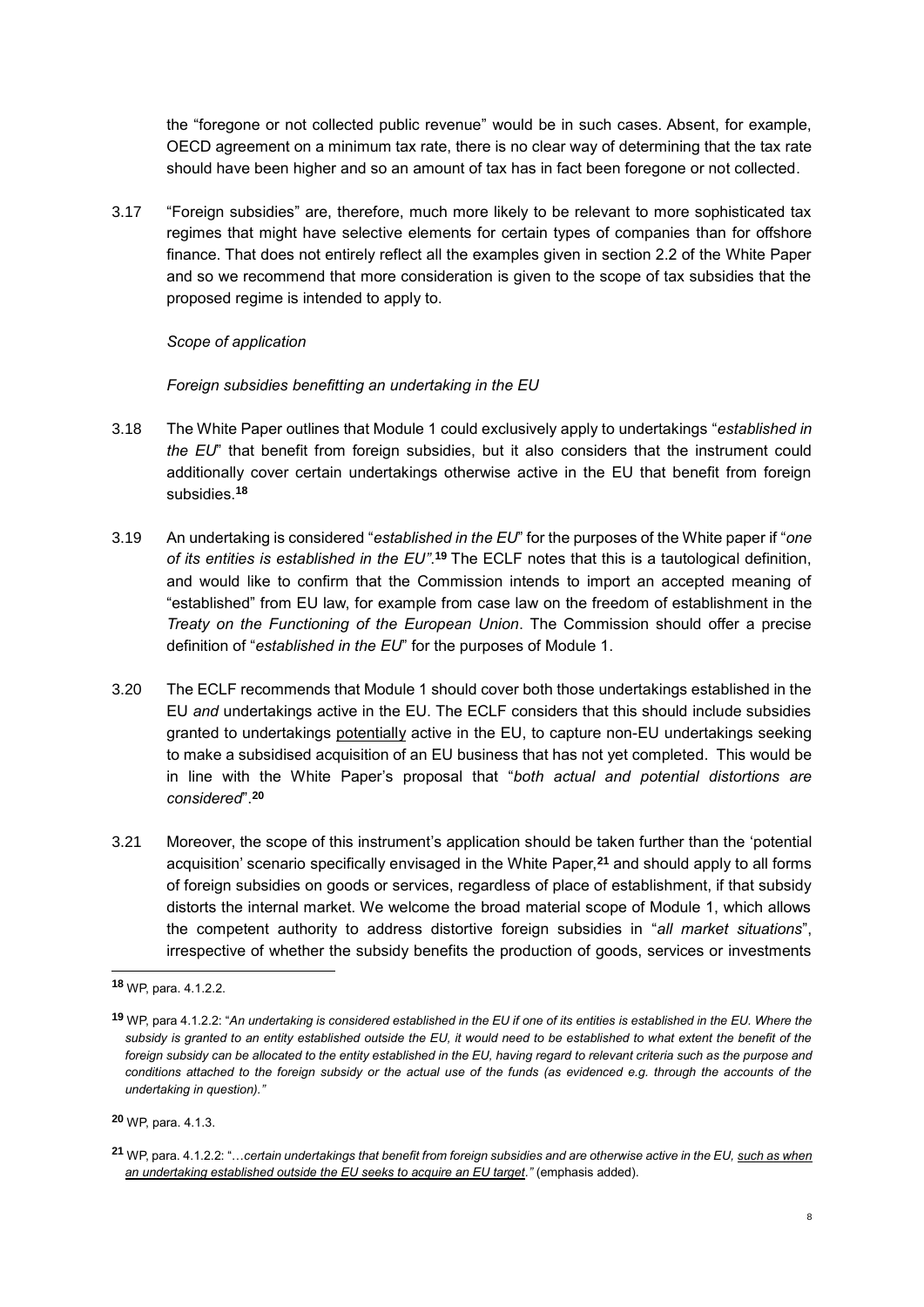in the EU.**<sup>22</sup>** In particular, the new instrument should cover subsidised services, since they are not covered by the existing TDIs and represent a significant part of the EU economy.

*Date from which the granting of a subsidy is made*

- 3.22 Finally, the ECLF urges the Commission to provide clear guidance on how "*the moment the beneficiary has an entitlement to receive the subsidy*" will be ascertained in practice.**<sup>23</sup>**
- **2. Do you agree with the procedural set-up presented in the White Paper, i.e., 2-step investigation procedure, the fact-finding tools of the competent authority, etc.? (See section 4.1.5. of the White Paper)**
- 3.23 The ECLF supports the two-step investigation procedure as outlined by the Commission in the White Paper.
- 3.24 However, we urge the Commission to clarify:
	- (i) The standard of proof that will apply at each of the preliminary review and in-depth review stages, and with whom the burden of proof lies. For example, in cases where a foreign subsidy falls within those categories identified within the White Paper as considered likely to distort the internal market, is the burden of proof on the undertaking concerned to prove that it does not, or is the burden on the competent supervisory authority to prove that it does, distort the internal market?
	- (ii) The rights of the undertaking concerned during each stage. In particular, it is not clear from the White Paper the extent to which the undertaking concerned (and the third country concerned) will be able to present their views on the potential positive benefits of the subsidy during the preliminary review stage, as well as during the in-depth investigation stage.
	- (iii) The interaction between the two stages. We recommend that the undertakings concerned are given the opportunity to give commitments to the competent supervisory authority at the end of the preliminary review stage (as well as at the end of the in-depth review stage), in order to avoid an in-depth investigation.

# **3. Do you agree with the substantive assessment criteria (section 4.1.3) and the list of redressive measures (section 4.1.6) presented in the White Paper?**

## *Substantive assessment*

3.25 The ECLF considers that the Commission's proposed list of indicators against which to assess whether a subsidy would actually or potentially distort the level playing field in the internal market is sensible.**<sup>24</sup>** However, we think the proposal would benefit from some further clarity on

**<sup>22</sup>** WP, para. 4.1.2.1 and footnote 25.

**<sup>23</sup>** WP, para. 4.1.2.3.

**<sup>24</sup>** WP, para. 4.1.3.2.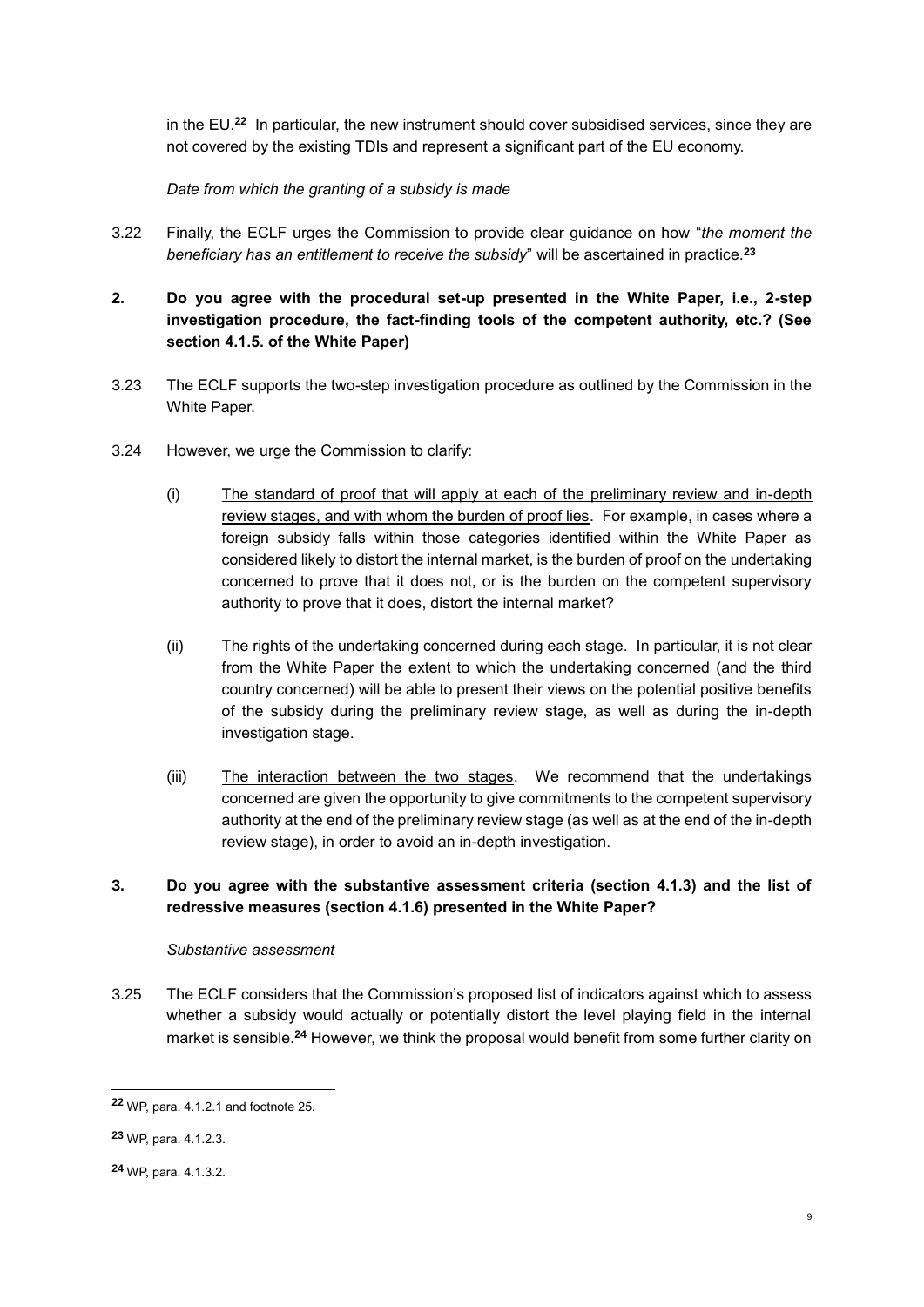how these indicators would be applied in practice, and would therefore suggest that the Commission provides some guidance on this point, such as by way of worked examples.

- 3.26 Further, the ECLF seeks clarification on whether the foreign subsidy has to actually cause distortions in the internal market in order for redressive measures to be imposed, or whether it is sufficient that it is merely capable of causing such distortions. Although the White Paper states that *"[b]oth actual and potential distortions are considered"* by the instrument,**<sup>25</sup>** the actual/potential formulation is applied inconsistently throughout section 4 of the Paper, for example:
	- (i) "...*the distortions caused by foreign subsidies provided to an economic operator in the EU market*…". *26*
	- (ii) "*…the investigation would be closed if … after a balancing exercise, the possible distortion that the subsidy may bring is mitigated by the positive impact that the supported economic activity or investment might have…*".**<sup>27</sup>**
	- (iii) "…*the competent authorities would only have the possibility to take action if the subsidy causes distortions in the internal market.*" **28**
	- (iv) "*Certain categories of foreign subsidies … are likely to create distortions … because of their nature and form."* **29**
	- (v) Discussion around "*quantify[ing] the impact of specific foreign subsidies on the internal market"* (indicative that an actual distortion is required).**<sup>30</sup>**
- 3.27 For legal certainty, the ECLF urges the Commission to clarify whether an actual distortion has to be proved, or whether a potential distortion will suffice as consistent with EU State aid rules,**<sup>31</sup>** and what standard of proof is required in both cases.

## *Redressive measures*

3.28 The ECLF generally agrees with the menu of redressive measures proposed in the White Paper. As detailed at paragraph [3.10 above,](#page-7-0) we would recommend adding an *ex officio* antidumping or anti-subsidy (countervailing duty) investigation to the list of available redressive measures.

**<sup>25</sup>** WP, para. 4.1.3, emphasis added.

**<sup>26</sup>** WP, introduction to section 4, emphasis added.

**<sup>27</sup>** WP, para. 4.1.1., emphasis added.

**<sup>28</sup>** WP, para.4.1.2.2., emphasis added.

**<sup>29</sup>** WP, para. 4.1.3.1., emphasis added.

**<sup>30</sup>** WP, para. 4.1.3.2., emphasis added.

**<sup>31</sup>** Section 6.2 of the Commission's Notice on the Notion of Aid states that it is sufficient that a measure "*threatens to distort*" competition.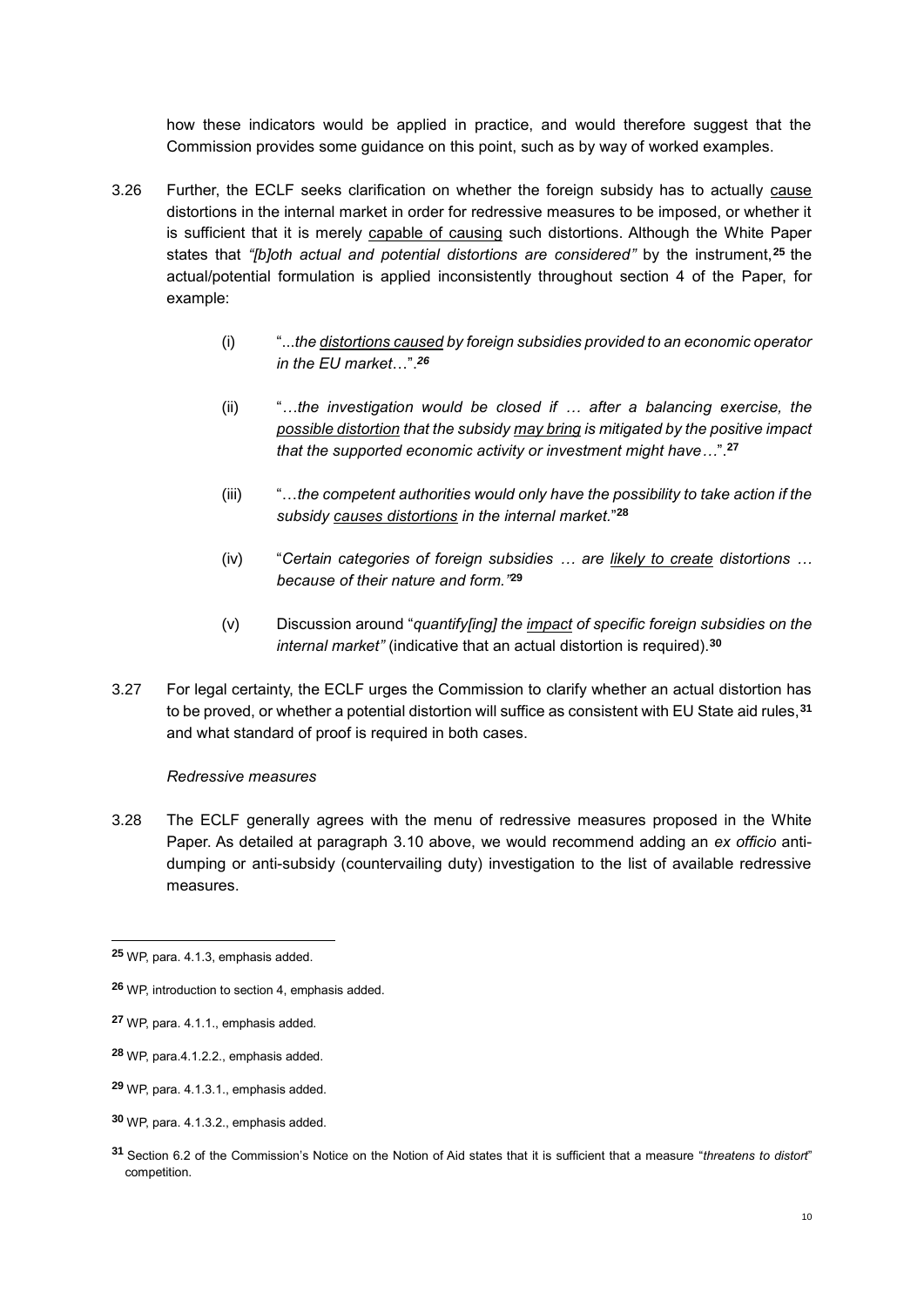- 3.29 The ECLF appreciates the practical difficulty of an undertaking that has unfairly benefitted from a foreign subsidy reimbursing this payment to the third country benefactor, as is the case under the EU State aid rules. The ECLF generally supports the proposed suite of redressive measures set out in the White Paper in lieu of a redressive payment to the third country, where such payment is not suitable or feasible.
- 3.30 However, the ECLF does not agree with the suggestion in the White Paper that "redressive payments" could instead be made to the EU or Member States, since governments are unlikely to suffer any loss as a result of the distortive foreign subsidy. Furthermore, the foreign subsidies covered by the White Paper are not prohibited under international trade law. Therefore, it may be inconsistent with the international legal framework to "fine" companies in receipt of such foreign subsidies or for these companies to compensate private parties for the loss they have suffered as a result of a foreign subsidy.
- 3.31 Instead, the redressive payments should be understood as part of an international State aid regime, and payments made to government agencies/the Commission by recipient companies active/established in the EU should be re-characterised as "level playing field adjustments", to recognise the distorting effect such subsidies have on the internal market and to deter other entities from accepting potentially distorting foreign subsidies. This payment is similar to the duties paid to governments on imported goods under the TDIs.
- 3.32 Separately, the ECLF proposes, on the condition that the proposed measures would be adopted as internal market instruments as set out at paragraph [2.3 above,](#page-4-1) that EU undertakings which consider they have been adversely affected by the presence of an unfair foreign subsidy/ foreign State aid could make a claim for a compensatory payment, in recognition of the loss they have suffered.
- 3.33 Ultimately, the measures should put companies in receipt of a foreign subsidy in the same position as a company which has received an EU subsidy / State aid under the State aid regime, in accordance with the EU law principle of equal treatment and the WTO's principle of national treatment.
- **4. Do you consider it useful to include an EU interest test for public policy objectives (section 4.1.4) and what should, in your view, be included as criteria in this test?**

# *Issue with public policy objectives*

- <span id="page-12-0"></span>3.34 The White Paper states that the EU interest test would take into account the EU's public policy objectives, such as creating jobs, achieving climate neutrality and protecting the environment, digital transformation, security, public order and public safety and resilience. $^{32}$  This broad range of policy objectives, in addition to the need to factor in various players' interests (including consumers' interests) would, in our view, lead to a number of conflicting interests across and within different Member States due to multiform experiences of benefit and harm by different parties.
- <span id="page-12-1"></span>3.35 It is also not clear how a competent supervisory authority could balance a distortion of competition affecting the entire internal market or a number of Member States with benefits that

**<sup>32</sup>** WP, para. 4.1.4.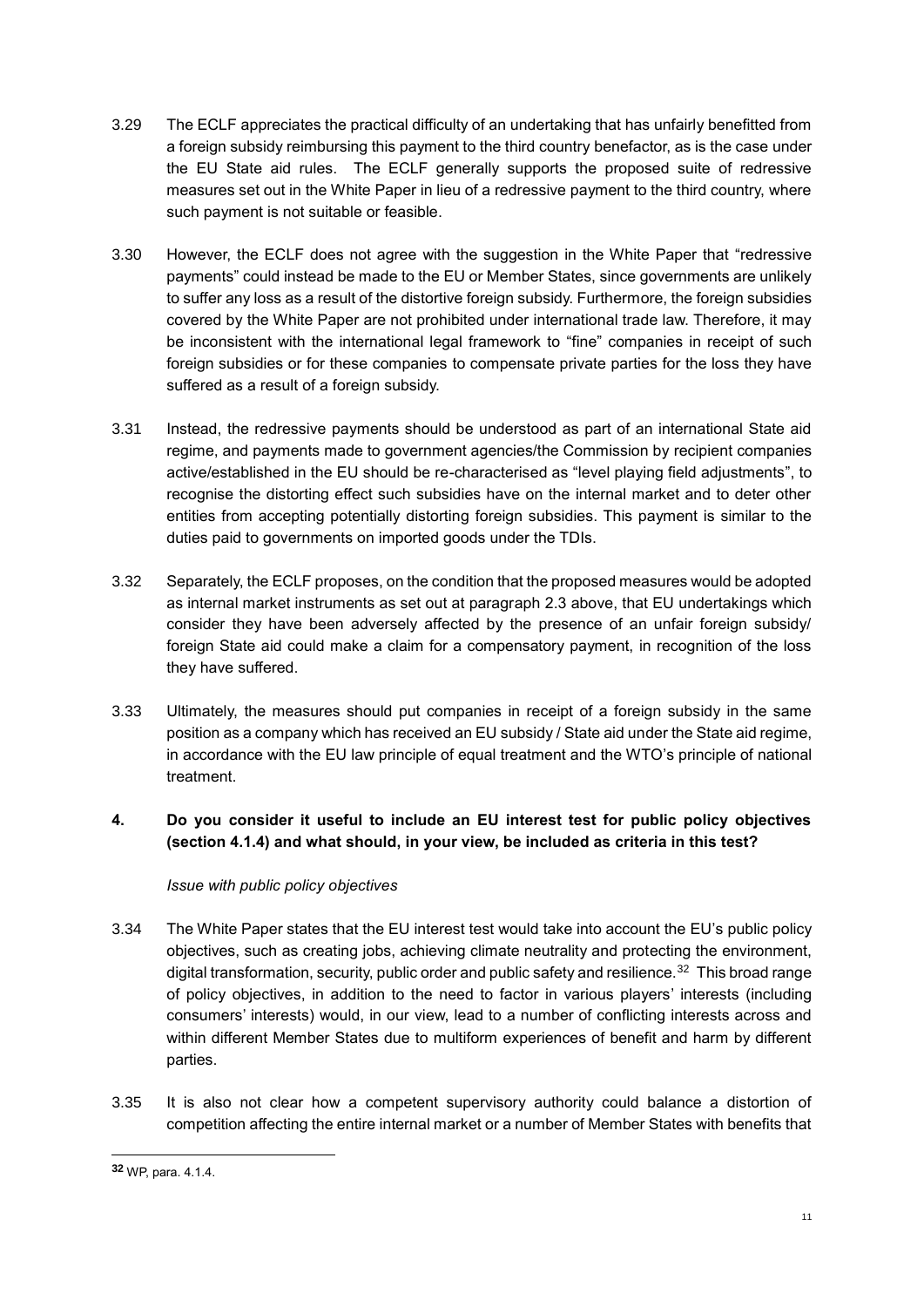accrue in only one/some Member State(s). For example, a foreign subsidy may have the positive effect of creating jobs in one Member State, but the market in which competition takes place (and which is distorted by the subsidy) may be wider than national. We urge the Commission to provide guidance in this area.

#### *Linking analysis to EU State aid rules*

- 3.36 The ECLF recommends that a mechanism is introduced to link the EU interest analysis to EU State aid rules. That is, if the foreign subsidy would be permissible under EU State aid rules because it falls under one of the categories in the General Block Exemption Regulation  $(GBER)$ ,<sup>33</sup> such as providing environmental protection, making good the damage caused by natural disasters, or culture and heritage conservation, then that would balance the subsidy's otherwise distortive effects. Depending on the exemption relied upon, the benefit may need to either accrue in Europe, or at least flow to/be felt by European consumers, in order to be automatically permissible.
- 3.37 As a matter of principle it would be inconsistent and possibly discriminatory to penalise companies that are being subsidised by their governments under schemes that would be permitted under EU State aid rules; therefore the analysis in Module 1 should be aligned with the existing State aid considerations as far as possible.
- 3.38 We note that drawing from the EU State aid rules in this way would be consistent with the spirit of the White Paper, which takes inspiration from the EU State aid rules on a number of key points, for example in Module 1 the *de minimis* threshold,<sup>34</sup> and the redressive measures of divestment of certain assets and third party access.<sup>35,36</sup> Further, aligning the instrument with existing State aid rules would also ease the administrative burden for undertakings, as they (and their advisers) could draw on their experience of self-assessing under the State aid regime, rather than needing to review a new list of substantive public policy objectives.

# **5. Do you think that Module 1 should also cover subsidised acquisitions (e.g. the ones below the threshold set under Module 2)? (section 4.1.2)**

3.39 The ECLF considers that Module 1 could also cover subsidised acquisitions where, for example, during an open investigation of distortive foreign subsidies, the company in receipt of the foreign subsidy begins an acquisition.

**<sup>33</sup>** Council Regulation No 994/98 of 7 May 1998, amended by Council Regulation No 733/2013 of 22 July 2013.

**<sup>34</sup>** WP, para. 4.1.3: "*This amount* [EUR 200,000] *would align with the* de minimis *threshold laid down in EU State aid rules*." (Commission Regulation (EU) No 1407/2013 of 18 December 2013 on the application of Articles 107 and 108 of the Treaty on the Functioning of the European Union to *de minimis* aid, OJ L 352, 24.12.2013, p. 1).

**<sup>35</sup>** WP, para. 4.1.6: "*Divestment of certain assets, reducing capacity or market presence, which might limit possible distortions in*  the internal market, in particular linked to foreign subsidies which are specifically granted for promoting activities in the internal *market, drawing inspiration for example from the Rescue and Restructuring guidelines*" (Communication from the Commission - Guidelines on State aid for rescuing and restructuring non-financial undertakings in difficulty, OJ C 249, 31.7.2014, p. 1).

**<sup>36</sup>** WP, para. 4.1.6: "*Third party access, for example to mobility apps for providers of transportation services or drawing inspiration from the EU Guidelines for the application of State aid rules in relation to the rapid deployment of broadband networks*  (Communication from the Commission - EU Guidelines for the application of State aid rules in relation to the rapid deployment of broadband networks, OJ C 25, 26.01.2013, p. 1).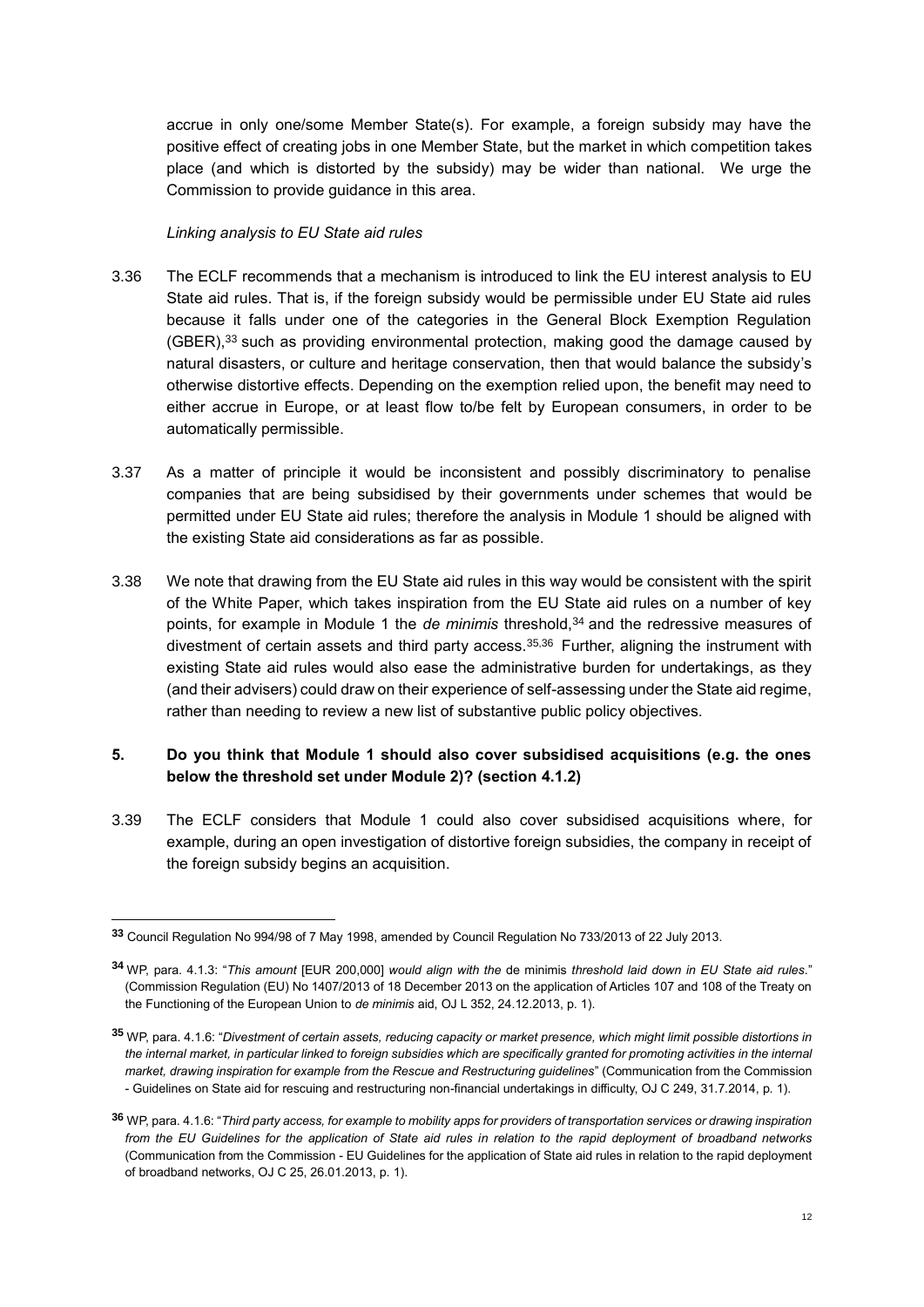- 3.40 We would recommend that, if assessment of a potential acquisition is required, then the supervisory authority should have the same power to impose a standstill period under Module 1 as under Module 2, during which time an acquisition could not be completed.**<sup>37</sup>**
- 3.41 More generally, the ECLF considers it essential that the scope of each Module is clearly defined. In particular, we urge the Commission to clearly outline the circumstances in which an acquisition that falls below the Module 2 thresholds could be investigated under Module 1. The Commission should propose a transparent procedure for the competent supervisory authority to follow in such circumstances, in order that a timely review of the acquisition can be instigated, consistent with the Module 2 timelines.**<sup>38</sup>**

# **6. Do you think there should be a minimum (***de minimis***) threshold for the investigation of foreign subsidies under Module 1 and if so, do you agree with the way it is presented in the White Paper (section 4.1.3)?**

- 3.42 The ECLF agrees that there should be a *de minimis* threshold for investigation under Module 1. However, we consider the proposed EUR 200,000 is too low to be practical since it would cause the Commission to be overwhelmed by minor subsidy cases. Instead, we propose that the *de minimis* threshold should be set at a more realistic level, in the order of several million Euros.
- 3.43 Furthermore, since the White Paper states that foreign subsidies falling below the *de minimis*  threshold "*should be presumed to not be able to distort the correct functioning of the internal market"*, we suggest that the Commission should clarify in what circumstances, if any, this presumption can be rebutted so that a low-value subsidy can be held to be distortive in effect.

*EU State aid regime as a point of comparison*

- 3.44 The ECLF recommends that the Commission reviews DG COMP's experience with complaints under the EU State aid rules in relation to setting a *de minimis* threshold**.**
- <span id="page-14-0"></span>3.45 Given the very broad definition of State aid and low *de minimis* threshold, DG COMP receives a very high number of complaints, and has developed a practice according to which certain cases are prioritised. The criteria by which DG COMP assesses different cases, and decides whether or not to take action, are not always transparent. Informed by our experience with the State aid regime, the ECLF envisages the following problems:
	- (i) Given the broad definition of "foreign subsidy" in the White Paper (see paragraph [2](#page-4-2) *et seq*.) a low *de minimis* threshold would cause the Commission to be flooded by a large number of complaints, with many being small or inconsequential. Therefore, the ECLF recommends that the definition of "foreign subsidy" is made narrower and/or the *de minimis* threshold is raised significantly, so that only substantive distortions that the Commission would realistically seek to control are captured by the instrument.

**<sup>37</sup>** WP, para. 4.2.5.

**<sup>38</sup>** WP, para. 4.2.5 – exact timeline not yet finalised.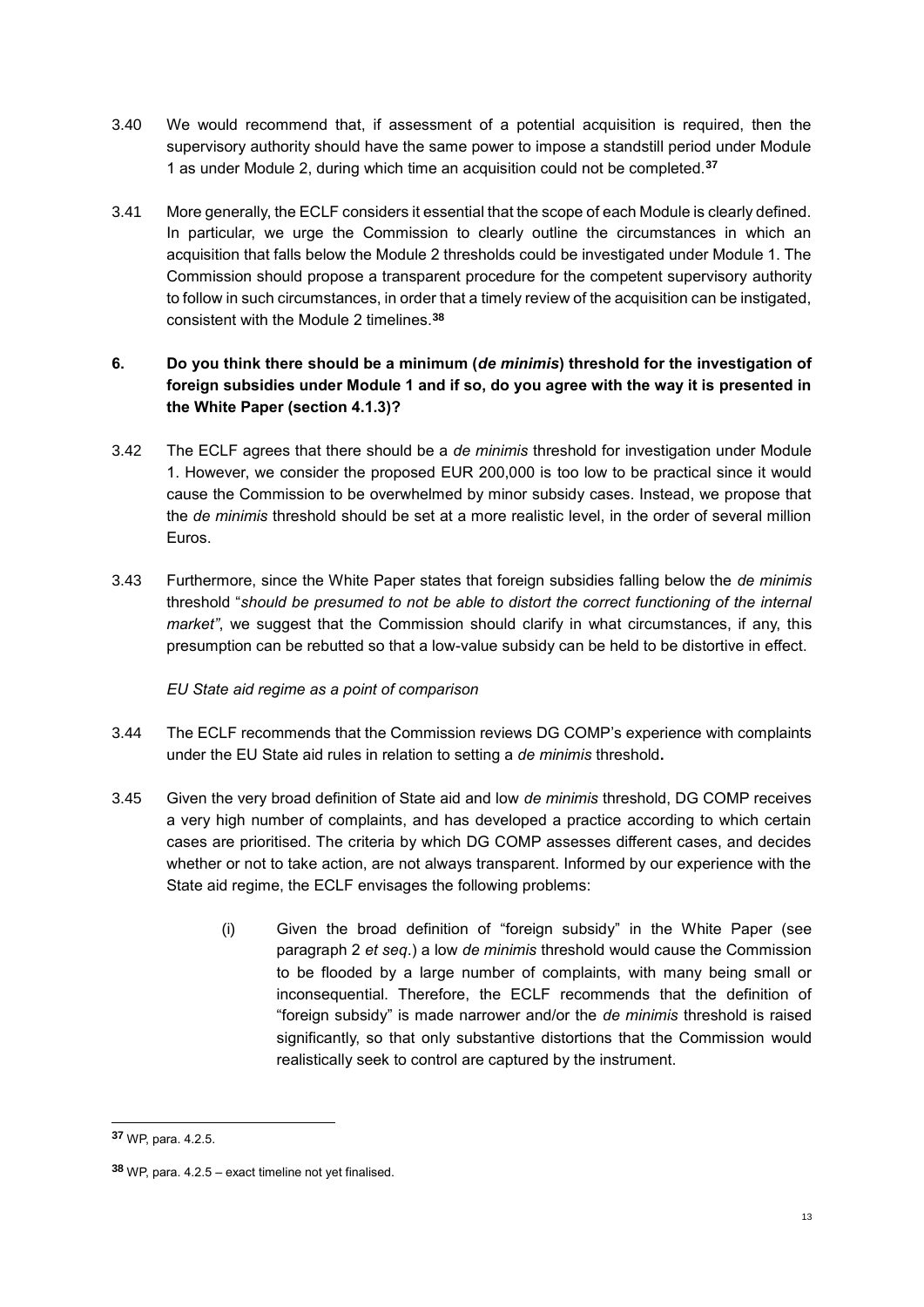(ii) Further to (i), if the parameters of Module 1 are kept very broad, then it seems the Commission intends to reserve a right to "pick and choose" certain foreign subsidy cases.**<sup>39</sup>** Such a wide discretionary power, if based on similarly opaque criteria, inevitably raises concerns about equal treatment, and the political motives behind the Commission's decision to pursue certain schemes and not others. If the Commission anticipates a high case load, which could not feasibly be processed by the supervisory authority's resources, then the ECLF suggests that the Commission should be clear about its enforcement rationale.

## **7. Do you agree that the enforcement responsibility under Module 1 should be shared between the Commission and Member States (section 4.1.7)?**

- 3.46 The ECLF recommends that the European Commission should be the sole competent supervisory authority for Module 1, building on its experience in applying trade defence instruments as well as State aid rules. Since the various Member States do not currently have the competence to review foreign subsidies in the comprehensive way envisaged by Module 1, national level enforcement would require not only designating competent units within all 27 Member States, but also developing the appropriate "coordinating mechanisms" to give the "shared system of review".**<sup>40</sup>** This would clearly take great time and expense.
- 3.47 We appreciate the rationale for the dual approach proposed by the Commission in the White Paper ("*shared competences among multiple enforcer provides the best assurance that the most distortive foreign subsidies are detected and effectively dealt with*"). **<sup>41</sup>** However, we believe that national authorities are no better placed to detect and process such foreign subsidies, and could report any distortions to the Commission as appropriate. Such input from Member States is already envisaged by the White Paper in relation to the EU interest test ("*Member States may provide input at the Commission's request, or at their own initiative"*).**<sup>42</sup>**
- 3.48 Instead, the European Commission should set up a unit which would be "*competent for any foreign subsidy benefitting an undertaking in the EU, irrespective of whether it concerns the territory of one or more than one EU Member State"*. **43**

1

**<sup>43</sup>** WP, para. 4.1.7.

**<sup>39</sup>** WP, para. 4.1.1: "*If … the case is not a priority, the competent supervisory authority would close the case*".

**<sup>40</sup>** WP, para. 4.1.7 and 4.1.1.

**<sup>41</sup>** WP, para. 4.1.7.

**<sup>42</sup>** WP, para. 4.1.7.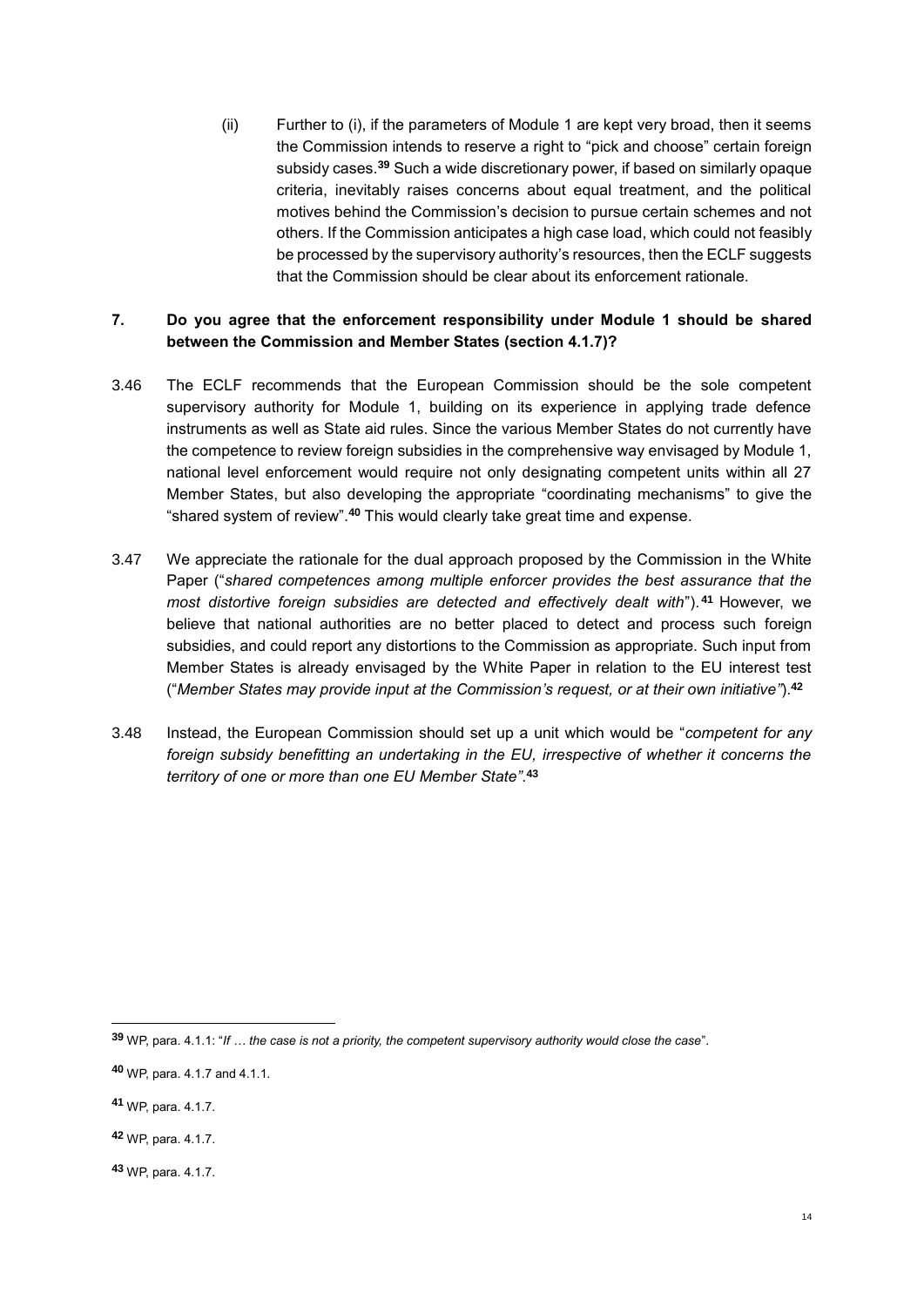## **Part 4: Module 2**

# <span id="page-16-0"></span>**1. Do you consider that Module 2 appropriately addresses distortions of the internal market through foreign subsidies that facilitate the acquisition of undertakings established in the EU (EU targets)?**

4.1 The ECLF is concerned that Module 2 contains potentially far-reaching (and partly novel) concepts that may have a cooling effect on M&A activity in the EU, in particular by decreasing deal certainty and, as a result, deal appetite. Most acquisitions, whether involving subsidies or not, increase the value of EU assets to the benefit of the EU economy as a whole, and therefore a regime that potentially hinders foreign investment into Europe, should have a clear framework that establishes the harm caused by potentially subsidised acquisitions. The ECLF urges the Commission to clarify and limit the relevant Module 2 concepts, as explained in more detail below.

# *Distortion concept unclear*

<span id="page-16-1"></span>4.2 The White Paper appears to cover two types of distortions: (i) distortions with regard to EU investment opportunities and (ii) distortions relating to the activities of the EU target. It is however unclear how the distortion assessment would be carried out, what the precise criteria would be depending on the type of distortion, or the required standard of proof.

# *Distortions relating to EU investment opportunities*

- 4.3 According to the White Paper, Module 2 "*aims to ensure that foreign subsidies do not give an*  unfair advantage to their recipients when acquiring (stakes in) other undertakings"<sup>44</sup> and that subsidised acquisitions may distort the level playing field with regard to "*investment*  opportunities" in the internal market.<sup>45</sup> By way of example the White Paper mentions as a distortion the "*possibility*" for a subsidised acquirer to outbid competitors for the acquisition of an undertaking. According to the White Paper, "*such outbidding distorts the allocation of capital and undermines the possible benefits of the acquisition for example in terms of efficiency gains*".<sup>46</sup>
- 4.4 The ECLF conceptually agrees with this "theory of harm". However, the ability to offer a higher (inflated) purchase price during a bidding process does not automatically mean the acquirer will ultimately be successful. Sellers typically consider a range of factors when choosing a buyer including non-price related aspects such as deal certainty, timing to closing and strategic business plans of the buyer. The Commission should therefore re-consider whether the "*possibility*" to outbid others can already be sufficient to assume a distortion of competition. It should also be assumed that a distortion of investment opportunities is not possible if the foreign subsidised acquirer is the only bidder for an EU target or asset.

**<sup>44</sup>** WP, para. 4.2.1.

**<sup>45</sup>** WP, para. 4.2.3.

**<sup>46</sup>** WP, para. 4.2.3.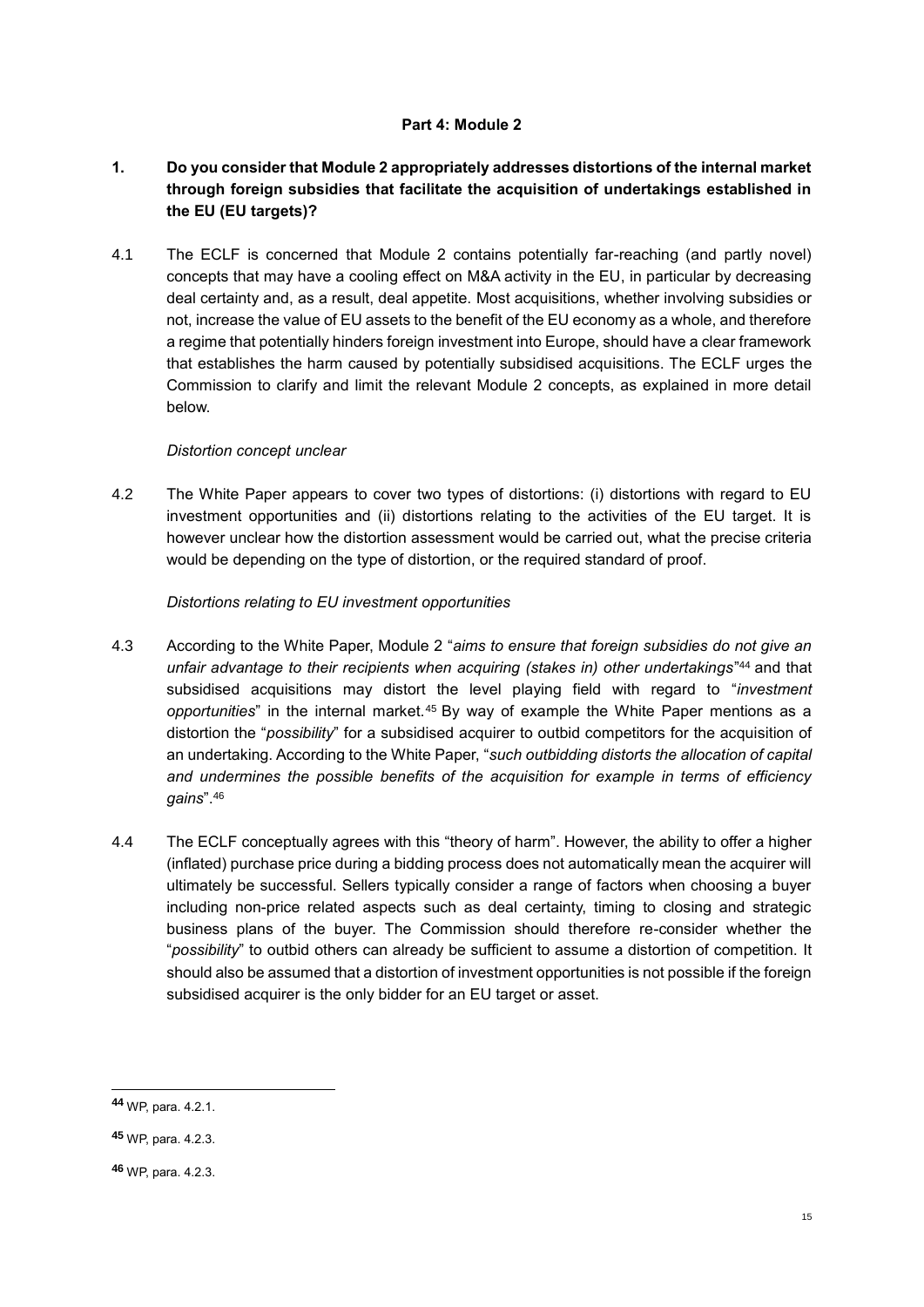- 4.5 In addition, according to the White Paper direct foreign subsidies are "*normally*" seen as harmful and therefore distortive of competition. The Commission should clarify whether this is meant as a legal presumption and, if so, whether it can be rebutted.
- 4.6 Finally, the "*indicators*" included in the distortion assessment section**<sup>47</sup>** largely relate to activities of the target, e.g. whether it is a high tech company, active on highly concentrated markets or in an industry with structural overcapacity. They provide very little guidance on how a distortion relating to investment opportunities would be determined.

## *Distortions on the markets where EU target is active*

- 4.7 Other than the list of relevant indicators, Module 2 of the White Paper does not explain what the "theory of harm" would be with regard to distortions on target markets. Presumably it would be that the EU target would somehow benefit from the financial strength of the subsidised acquirer, as a consequence allowing it, for instance, to offer its products at artificially low prices? This needs to be clarified.
- 4.8 It is also unclear from the White Paper what the precise requirements for establishing this type of distortion would be. In this regard it needs to be borne in mind what a foreign subsidies regime would aim to achieve: ensuring a level playing field in the internal market between firms who have received financial support under EU State aid rules and those companies benefiting from foreign subsidies. The ECLF recognises that the legal test and standards for Module 2 foreign subsidies are not meant to be the same as under EU State aid rules and merger control. However, in order not to go beyond the objective of wanting to ensure a level playing field, recipients of foreign subsidies should not be treated worse than those receiving support covered by EU State aid, in particular as beneficiaries of EU State aid and foreign subsidies can in both cases be either EU or non-EU companies. In other words, an acquisition involving foreign subsidies should not be prohibited (or require remedies) if a transaction involving EU State aid would not be prohibited (or require remedies). When designing the regime this should be borne in mind as a limiting principle.
- <span id="page-17-0"></span>4.9 More specifically, on the substantive criteria outlined in respect of Module 2, the ECLF notes the following:
	- (i) As mentioned, the White Paper assumes that direct foreign subsidies "*normally*" distort the internal market. Such subsidy may provide the acquirer with a strategic advantage when attempting to acquire a target, but it is unclear whether it would necessarily have effects on competition in the target market.**<sup>48</sup>**
	- (ii) In addition, according to the White Paper, foreign subsidies can also be financial contributions received by the acquirer that *de facto* facilitate acquisitions. It is conceivable that *de facto* foreign subsidies may give the acquirer a strategic advantage over other potential purchasers when competing for the same target. The Commission should however have to establish a direct

**<sup>47</sup>** WP, para. 4.2.3.

**<sup>48</sup>** In the *RJB Mining* case involving possible EU State aid, the General Court held that the Commission needs to assess the effects of the increased financial strength of the merged entity in its merger analysis, see judgment of CFI (now: General Court) on 31 January 2001*, RJB Mining/Commission*, T-156/98, ECR, p. II-137, paras. 114, 125.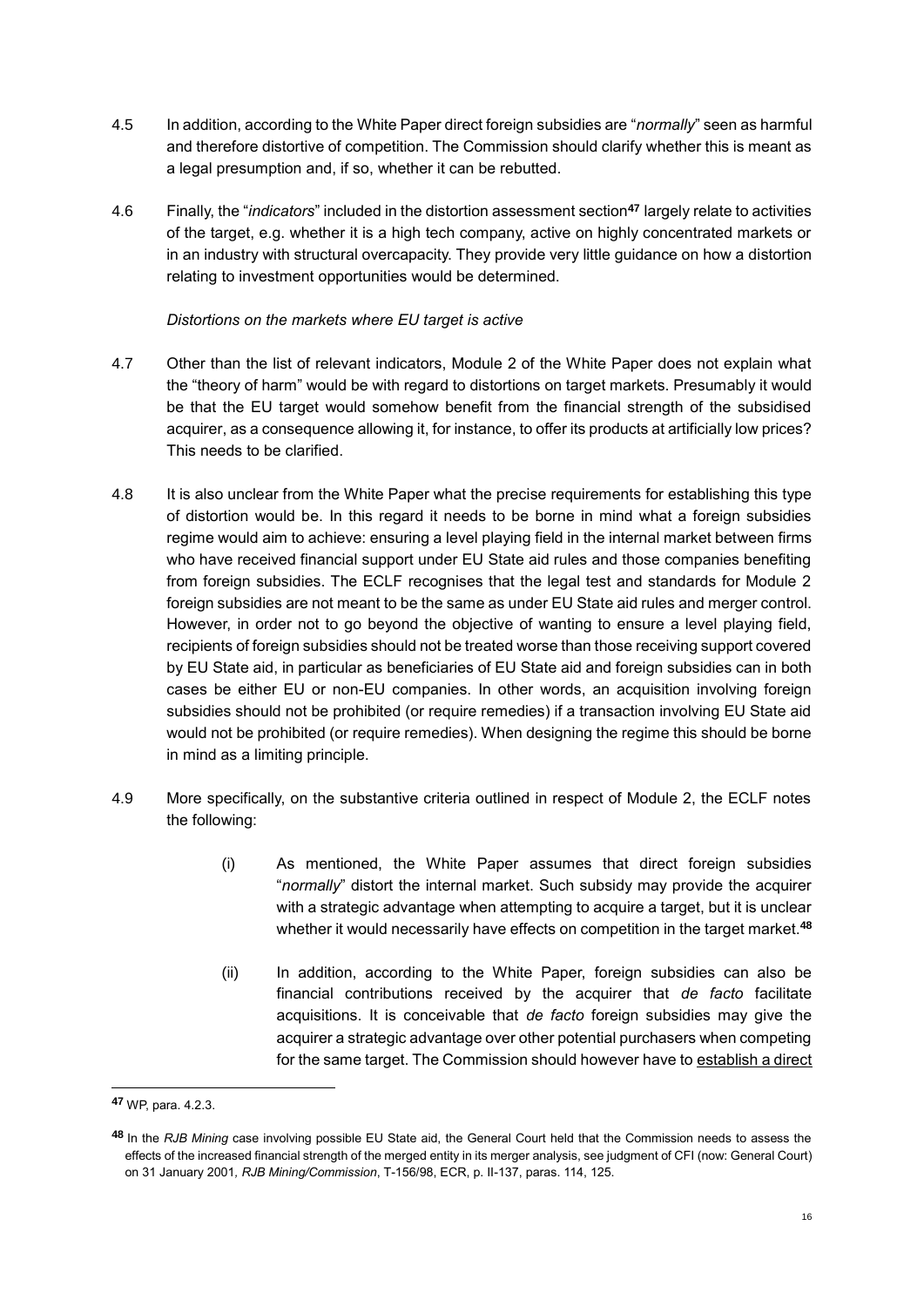and significant link between the acquirer's financial strength and distortions on the market where the target is active. In *STX/Aker Yards*, **<sup>49</sup>** for instance, the Commission found that non-EU government subsidies did not have to be assessed, including for the reason that they were not directly linked to the merger.**<sup>50</sup>**

- (iii) Further clarity should also be provided on how the competent authority can establish a direct link between a foreign subsidy and an acquisition leading to a distortion (particularly given the lack of transparency in relation to foreign subsidies) and also how the authority will assess whether a foreign subsidy reinforces the financial strength of the acquirer (for example, will the authority consider financial indicators such as global turnover, EBITDA, etc., which are used in *STX/Aker Yards* and other merger cases assessing the effect of State aid?).
- (iv) Furthermore, *potential* distortions are sufficient according to the White Paper the Commission would need to clarify whether this would also apply to distortions on markets where the target is active, as distortions seem less obvious here.
- (v) It is unclear whether the assessment principles in the White Paper apply categorically in combination in all instances. For instance, in case of a *de facto* facilitation, can a potential distortion of competition on the target markets be sufficient in order to prohibit the acquisition or require remedies?
- (vi) As a final overarching point the Commission should clarify that minority investments are generally less likely to lead to distortions of competition.

## *Appropriate filing thresholds required*

4.10 The ECLF welcomes the Commission's proposal that a filing would only be triggered if the financial contribution from third party authorities exceeds a certain amount or a given percentage of the acquisition price.<sup>51</sup> This amount would however have to be sufficiently high in order to limit the regime to those foreign subsidies that will likely lead to distortions of the internal market, also given that the White Paper contemplates far-reaching concepts (e.g. *de facto* facilitation, potential distortions, target market distortions). It would have to be materially above the very low *de minimis* threshold contemplated by the White Paper for foreign subsidies in Module 1<sup>52</sup>

**<sup>49</sup>** Case No COMP/M.4956 - STX/ Aker Yards (5 May 2008).

**<sup>50</sup>** For completeness, the Commission nevertheless undertook an assessment of whether the increased financial strength of the merged entity would have raised competition concerns (and concluded that this would not have been the case), see paras. 87 et seqq.

**<sup>51</sup>** WP, para. 4.2.2.3.

**<sup>52</sup>** WP, para. 4.1.3.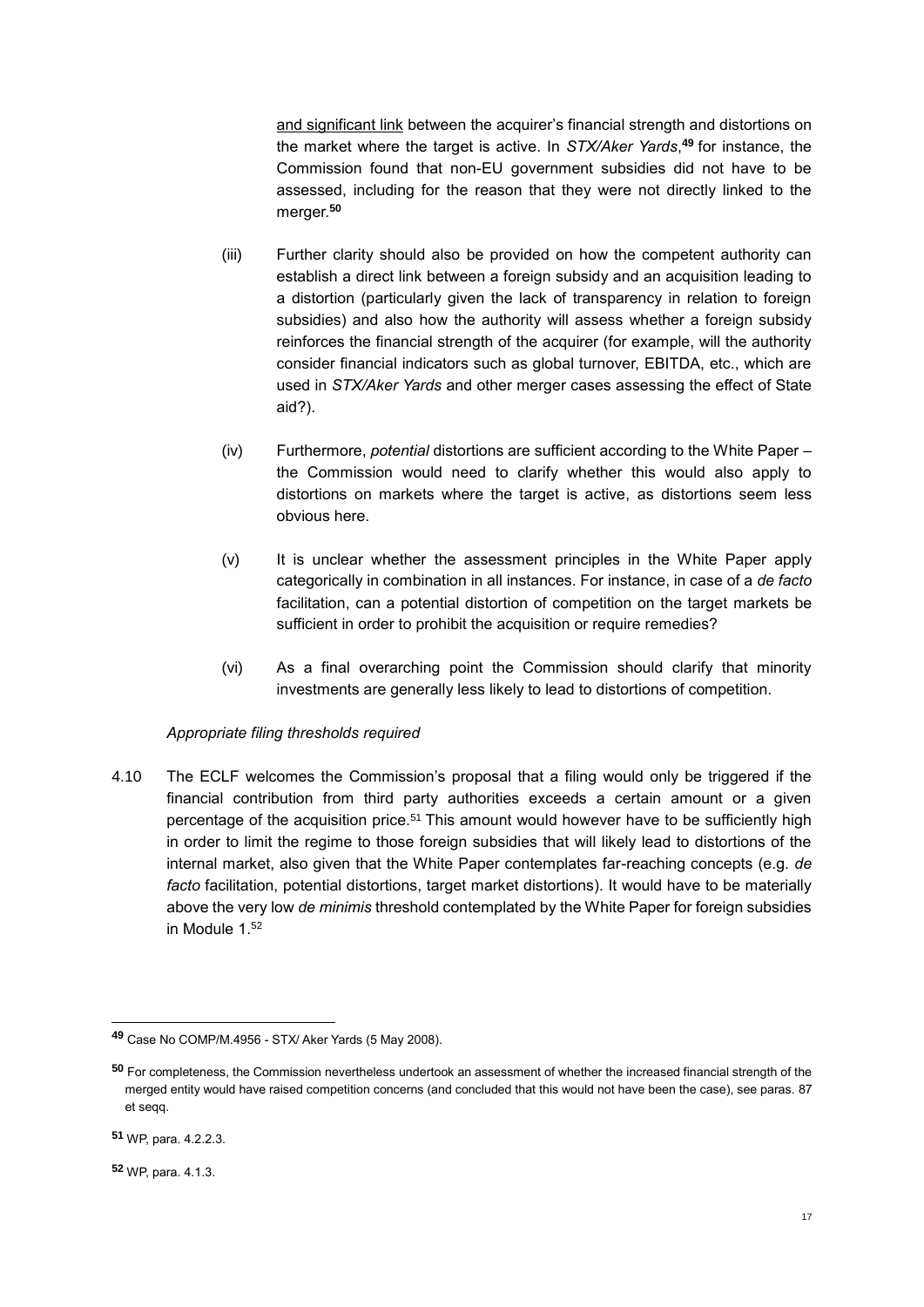4.11 The ECLF should also consider exempting certain categories of financial contributions altogether, e.g. contributions that have to be used for a certain purpose (for instance for R&D) that cannot be acquisition related.

## *"Material influence" test*

- 4.12 The White Paper suggests that Module 2 would not only be triggered in the case of a control acquisition, but also in the case of acquisitions of minority shareholdings or the acquisition of "*material influence*". The White Paper acknowledges that "*material influence*" would have to be properly defined in order to avoid "*confusion*" and unnecessary filings.<sup>53</sup>
- <span id="page-19-0"></span>4.13 The ECLF is opposed to an introduction of a "*material influence*" test given that this is not a known concept in EU merger control and somewhat of an anomaly by international merger control standards. The experience in the UK and Germany has not always been positive given that the authorities have - at times - interpreted the *"material influence*" test expansively. In particular, recent UK practice has been controversial (for example, in *Amazon/Deliveroo*, **<sup>54</sup>** the CMA found that the acquisition of a 16% stake conferred material influence).**<sup>55</sup>** There are also controversial cases in Germany: in *Edeka / Budnikowsky*, **<sup>56</sup>** for instance, the Bundeskartellamt departed from its established practice that the creation of a corporate link going beyond the acquisition of the mere shareholding acquisition is necessary to meet the material influence test.
- 4.14 Should the Commission decide to introduce a "*material influence*" test, detailed guidance would be needed on (1) the elements that constitute "*material influence*" and (2) what types of corporate governance rights would confer such influence (e.g. the right to appoint a board member). For instance, the German "*material influence*" test requires the parties to be competitors (or the existence of vertical relationships). Based on the White Paper, this part of the test would not seem relevant for Module 2.
- **2. Do you agree with the procedural set-up for Module 2, i.e. ex ante obligatory notification system, 2-step investigation procedure, the fact-finding tools of the competent authority, etc. (See section 4.2.5 of the White Paper)?**
- 4.15 In principle, the ECLF agrees with the proposed two-step investigation procedure, but would suggest the following:
	- (i) Clarity is required on the precise legal test for allowing the competent authority to initiate an in-depth investigation. The White Paper merely mentions that an in-depth investigation would be carried out if there is "*sufficient evidence*

 $53$ **<sup>53</sup>** WP, para. 4.2.2.1, footnote 37.

**<sup>54</sup>** *Amazon/Deliveroo*, Final Report, 4 August 2020.

**<sup>55</sup>** Another recent example is RWE's acquisition of a 16.67% stake in E.ON (2019).

**<sup>56</sup>** Cleared on 19 May 2017, Case No. B2-25/17.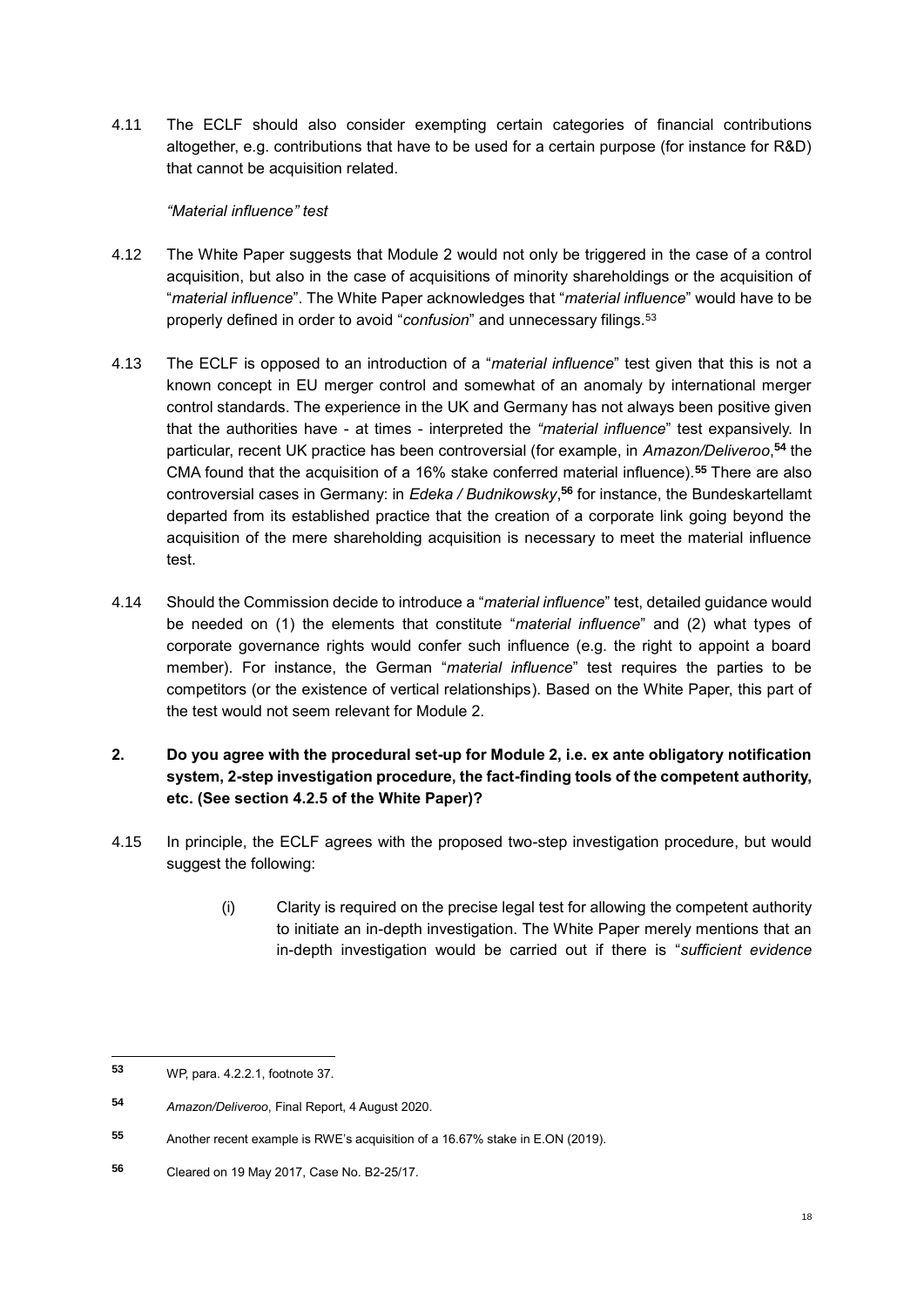*tending to show that the acquiring company could have benefitted from foreign subsidies facilitating the acquisition*".**<sup>57</sup>**

- (ii) The filing should provide the acquirer with an opportunity to explain: (i) why the financial contribution is not a foreign subsidy; (ii) why any given foreign subsidy would not facilitate the acquisition; and (iii) why there is no distortion of the internal market.
- (iii) The White Paper states that the question of whether a Module 2 filing obligation is triggered will require a degree of self-assessment.**<sup>58</sup>** Given the novelty of the regime, the ECLF suggests that the competent authority provides informal guidance on notifiability if need be.
- (iv) Close coordination will be required with merger control reviews given that there may be an overlap between remedies required to address a significant impediment of effective competition (SIEC) and redressive measures addressing distortions of the internal market. The Commission should provide guidance on this.

# **3. Do you agree with the scope of Module 2 (section 4.2.2) in terms of**

- **definition of acquisition**
- **definition and thresholds of the EU target (4.2.2.3)**
- **definition of potentially subsidised acquisition**

# **As regards threshold, please provide your views on appropriate thresholds.**

# *Acquisition*

- 4.16 The ECLF agrees with the use of the EUMR notion of "control" as a trigger for subsidised acquisitions given that this is a well-established concept in EU merger control.
- 4.17 The ECLF questions whether there is a need for an additional percentage threshold. It seems worth noting that a few years ago Commissioner Vestager abandoned plans to expand the Commission's competences to allow for a review of non-controlling minority shareholding acquisitions in merger cases, as the burden for companies would have likely been excessive.<sup>59</sup> In any event, the ECLF agrees that acquisitions of non-controlling minority rights or shareholdings would need to be "*significant*".<sup>60</sup> One option would be to rely on established

**<sup>60</sup>** WP, para. 4.2.2.1.

 $57$ **<sup>57</sup>** WP, para. 4.2.5.

**<sup>58</sup>** WP, para. 4.2.2.2.

**<sup>59</sup>** Speech, 2016 ABA Spring Meeting.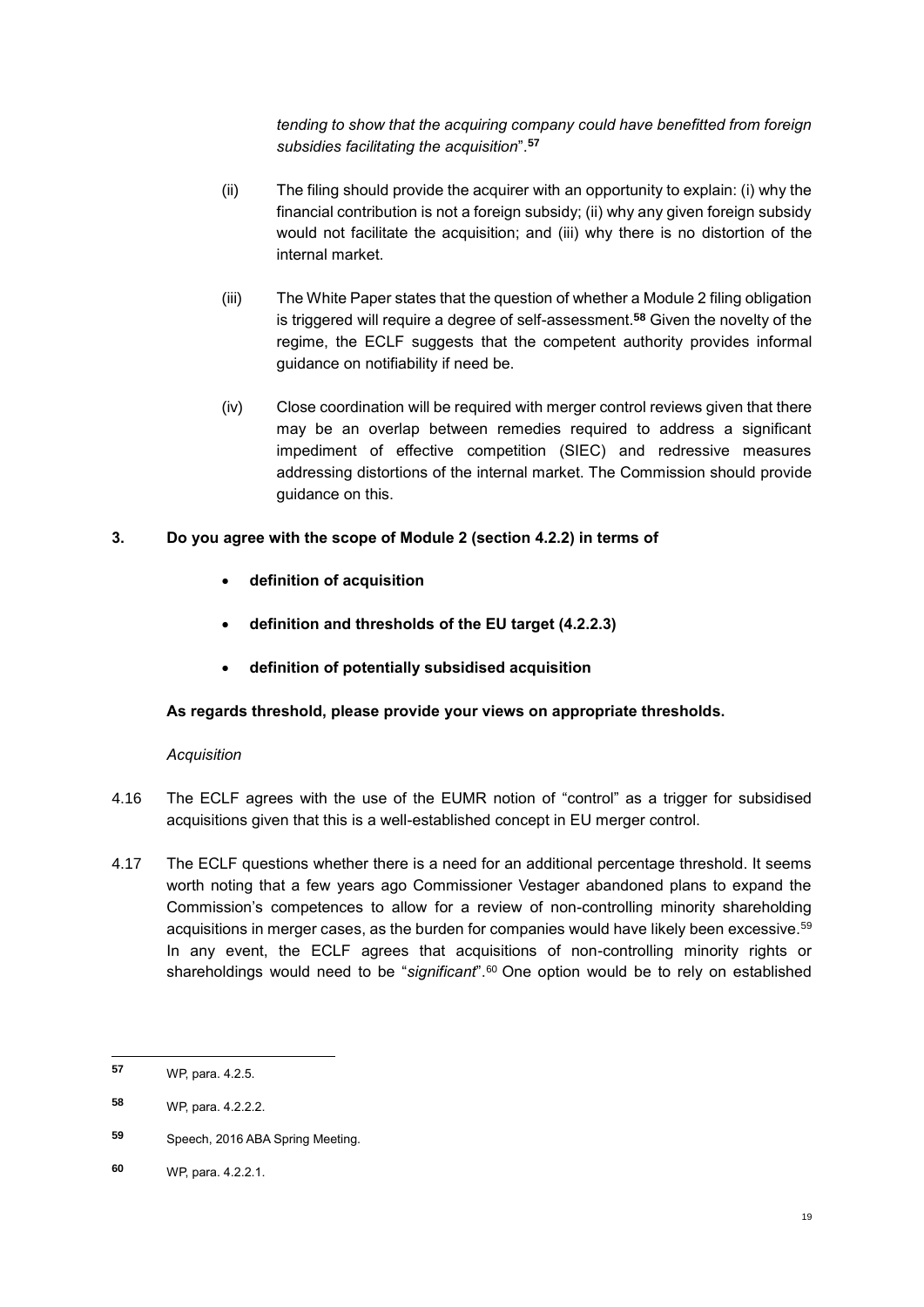minority shareholding thresholds used in Member States merger regimes (Germany, Austria - 25%).

4.18 As stated at paragraph [4.13 above,](#page-19-0) the ECLF opposes the introduction of a "*material influence"*  test in addition to a control and minority shareholding threshold.

### *EU target thresholds*

- 4.19 The ECLF supports applying a quantitative turnover threshold and would suggest relying on established turnover principles set out in the Commission's Jurisdictional Notice**<sup>61</sup>** to the extent possible.
- 4.20 With regard to qualitative thresholds, Germany and Austria have introduced transaction value based thresholds in the area of merger control. Whilst Commissioner Vestager recently announced that such thresholds would not be proposed at EU level for now,  $62$  the ECLF acknowledges that EU companies with currently little or no turnover in pharmaceutical, medical research and digital spaces may be particularly valuable (and attractive for foreign investors) and that it would be in the EU's strategic interest that acquisitions of such targets are scrutinised. However, the German and Austrian experience shows that clear guidance would be needed given that such a test would likely have to have certain "soft" criteria<sup>63</sup>. The German-Austrian guidance paper on transaction value based thresholds<sup>64</sup> has been a helpful guide for companies and practitioners.

#### *Potentially subsidised acquisition*

- 4.21 The White Paper suggests defining potentially subsidised acquisitions as "*planned acquisitions of an EU target where a party has received a financial contribution by any third country government*".<sup>65</sup> The relevant period for having received such financial contributions would be three calendar years prior to notification and up until one year following the closing of the acquisition (in case the financial contribution is granted later).
- 4.22 The ECLF suggests shortening the relevant time period (e.g. to two years), but welcomes that the White Paper suggests that a filing obligation would only triggered if the financial contribution exceeds a certain amount or a given percentage of the acquisition price. As mentioned in response to Question 1, this amount needs to be sufficiently high given the broad concepts contemplated for Module 1.

**<sup>64</sup>** Available here:

**<sup>61</sup>** Commission Consolidated Jurisdictional Notice under Council Regulation (EC) No 139/2004 on the control of concentrations between undertakings.

**<sup>62</sup>** See: https://ec.europa.eu/commission/commissioners/2019-2024/vestager/announcements/future-eu-merger-control\_en.

**<sup>63</sup>** E.g. under German/Austrian rules the target needs to have "significant domestic activities".

[https://www.bundeskartellamt.de/SharedDocs/Publikation/EN/Leitfaden/Leitfaden\\_Transaktionsschwelle.pdf?\\_\\_blob=publicat](https://www.bundeskartellamt.de/SharedDocs/Publikation/EN/Leitfaden/Leitfaden_Transaktionsschwelle.pdf?__blob=publicationFile&v=2) [ionFile&v=2.](https://www.bundeskartellamt.de/SharedDocs/Publikation/EN/Leitfaden/Leitfaden_Transaktionsschwelle.pdf?__blob=publicationFile&v=2) 

**<sup>65</sup>** WP, para. 4.2.2.1.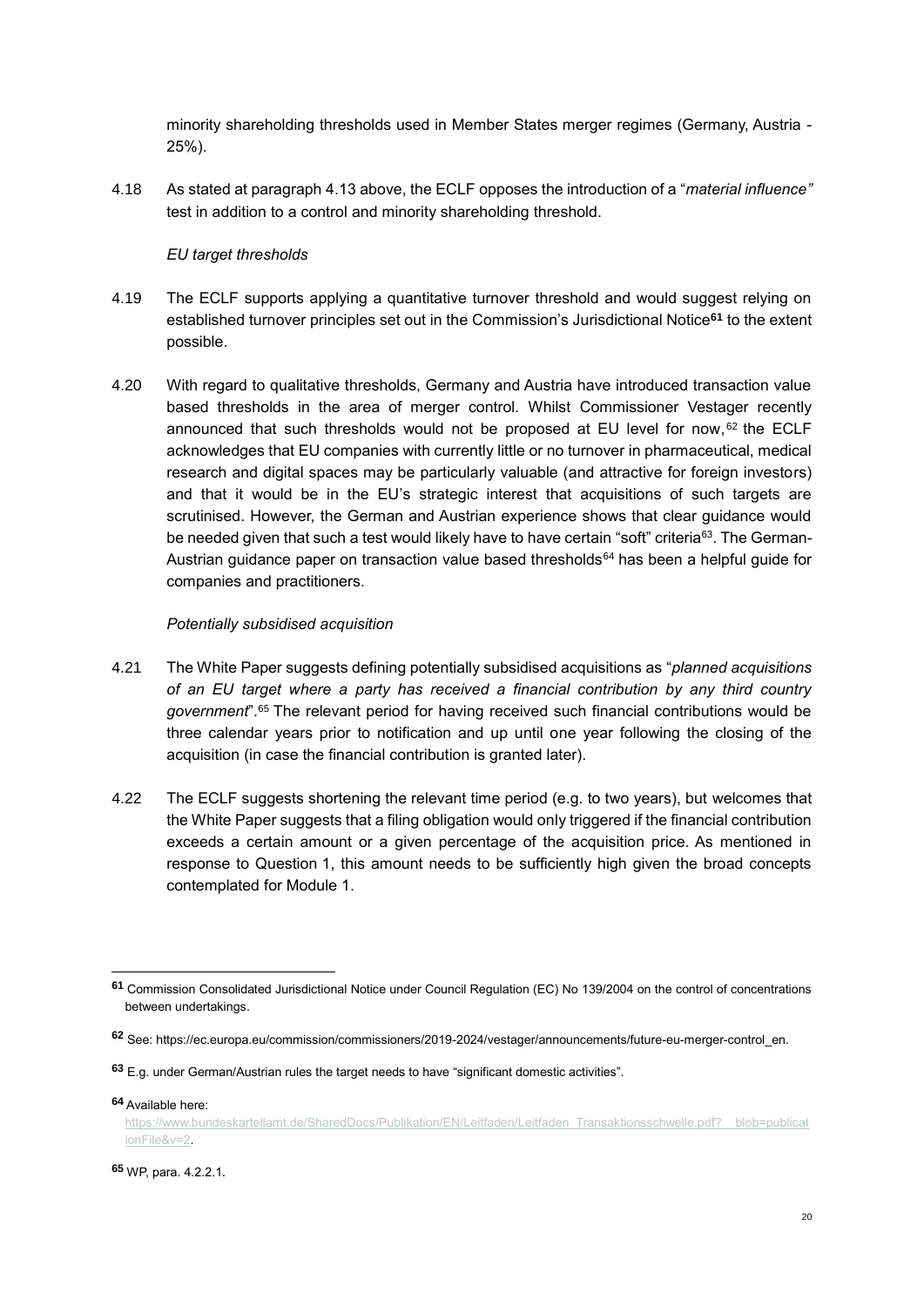# **4. Do you consider that Module 2 should include a notification obligation for all acquisitions of EU targets or only for potentially subsidised acquisitions (section 4.2.2.2)?**

- 4.23 It would seem excessive to ask investors to notify acquisitions of all EU targets given that the White Paper already includes broad concepts, such as minority positions, a "*material influence*" test, non-direct foreign subsidies and a broad (and somewhat unclear) notion of distortion.
- 4.24 Even when limiting the concepts outlined in the paper appropriately, there may still be an impact on deal certainty or appetite if an M&A related foreign subsidies regime is introduced. It is worth noting that not only would the subsidised acquirer have to file the transaction under foreign subsidies rules, but possibly also under EU or national merger rules and Member States foreign direct investment (FDI) rules.

# **5. Do you agree with the substantive assessment criteria under Module 2 (section 4.2.3) and the list of redressive measures (section 4.2.6) presented in the White Paper?**

## *Substantive assessment criteria*

4.25 As stated at paragraphs [4.2-](#page-16-1)[4.9](#page-17-0) above, a number of clarifications are required, in particular with regard to distortions relating to activities of the target.

# *Redressive measures*

4.26 The Commission should clarify why Module 2 redressive payments "*may in practice be less likely to be effective*" than under Module 1.**<sup>66</sup>** In addition, the White Paper mentions a preference for structural remedies in Module 2 proceedings. For digital mergers, Commissioner Vestager has however indicated that behavioural remedies (e.g. access commitments) may be more appropriate.**<sup>67</sup>** A more flexible and open approach towards remedies for digital and fast-moving markets should therefore be considered by the Commission for Module 2.

# **6. Do you consider it useful to include an interest test for public policy objectives (section 4.2.4) and what should, in your view, be included as criteria in this test?**

4.27 The concerns raised by the ECLF with regard to the EU interest test in Module 1 apply also here (reference is made to paragraphs [3.34](#page-12-0)[-3.35](#page-12-1) above). The outcome of the Module 2 review needs to remain predictable for companies and advisers. The Commission should therefore provide guidance on the list of public policy objectives that will be considered and how the different public policy considerations would be weighed/balanced against one another (as well as practical examples on how the balancing test would be applied).<sup>68</sup>

**<sup>66</sup>** WP, para. 4.2.6.

**<sup>67</sup>** Speech by Commissioner Vestager "Dealing with mergers in a digital age", ULB Competition Law Tuesdays, Brussels, 18 June 2019.

**<sup>68</sup>** Practical examples included in some of the Commission guidance papers, e.g. the Horizontal Cooperation Guidelines, have been very valuable for companies and practitioners.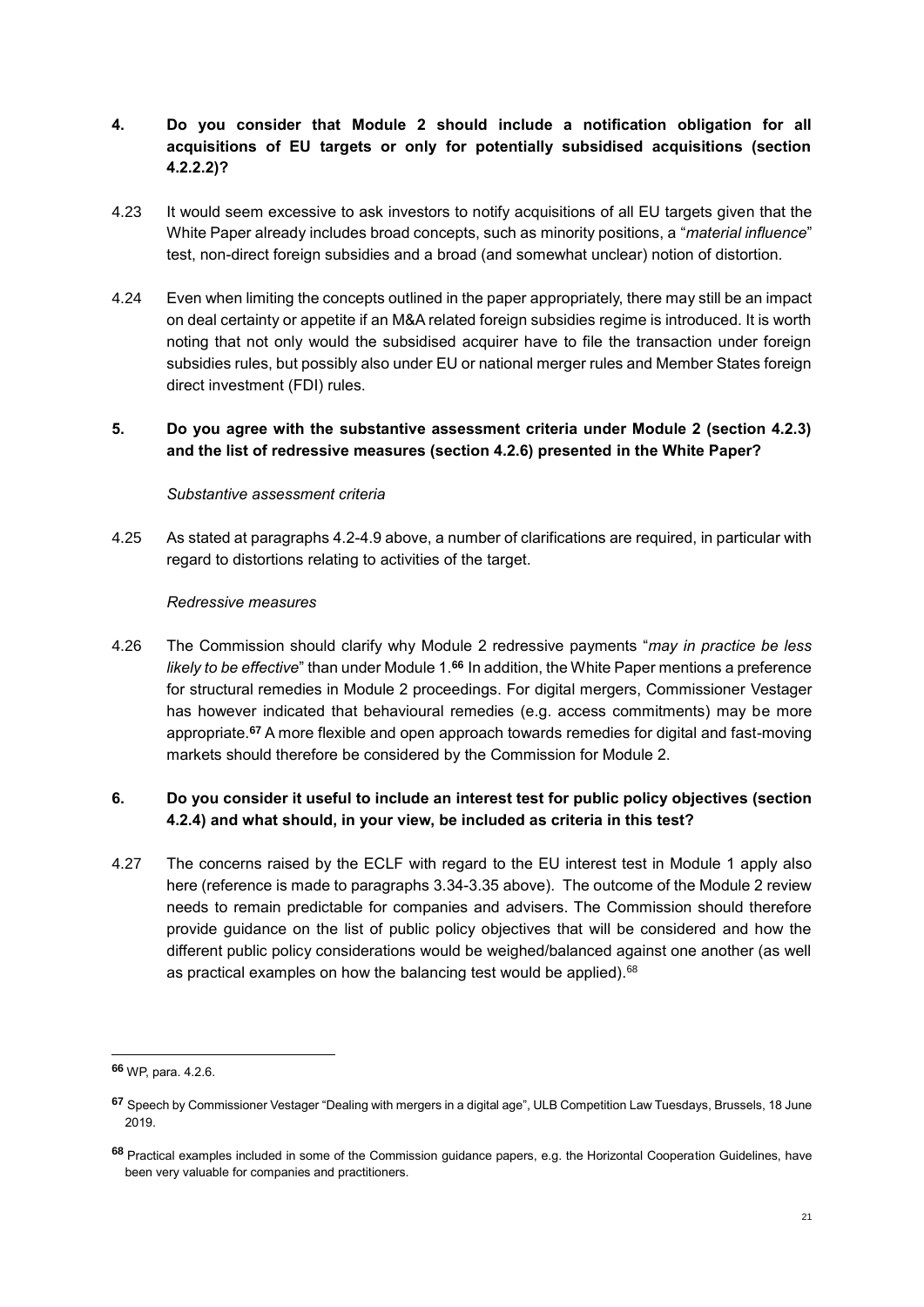# **7. Do you agree that the enforcement responsibility under Module 2 should be for the Commission (section 4.2.7)?**

- 4.28 The ECLF agrees that the Commission should be solely competent for Module 2 for the reasons mentioned in the White Paper.
- 4.29 In addition, given that the subsidised acquirer may also have to notify the transaction to Member States' competition authorities and under national FDI rules, an EU "one stop shop" would help limit the burden for companies.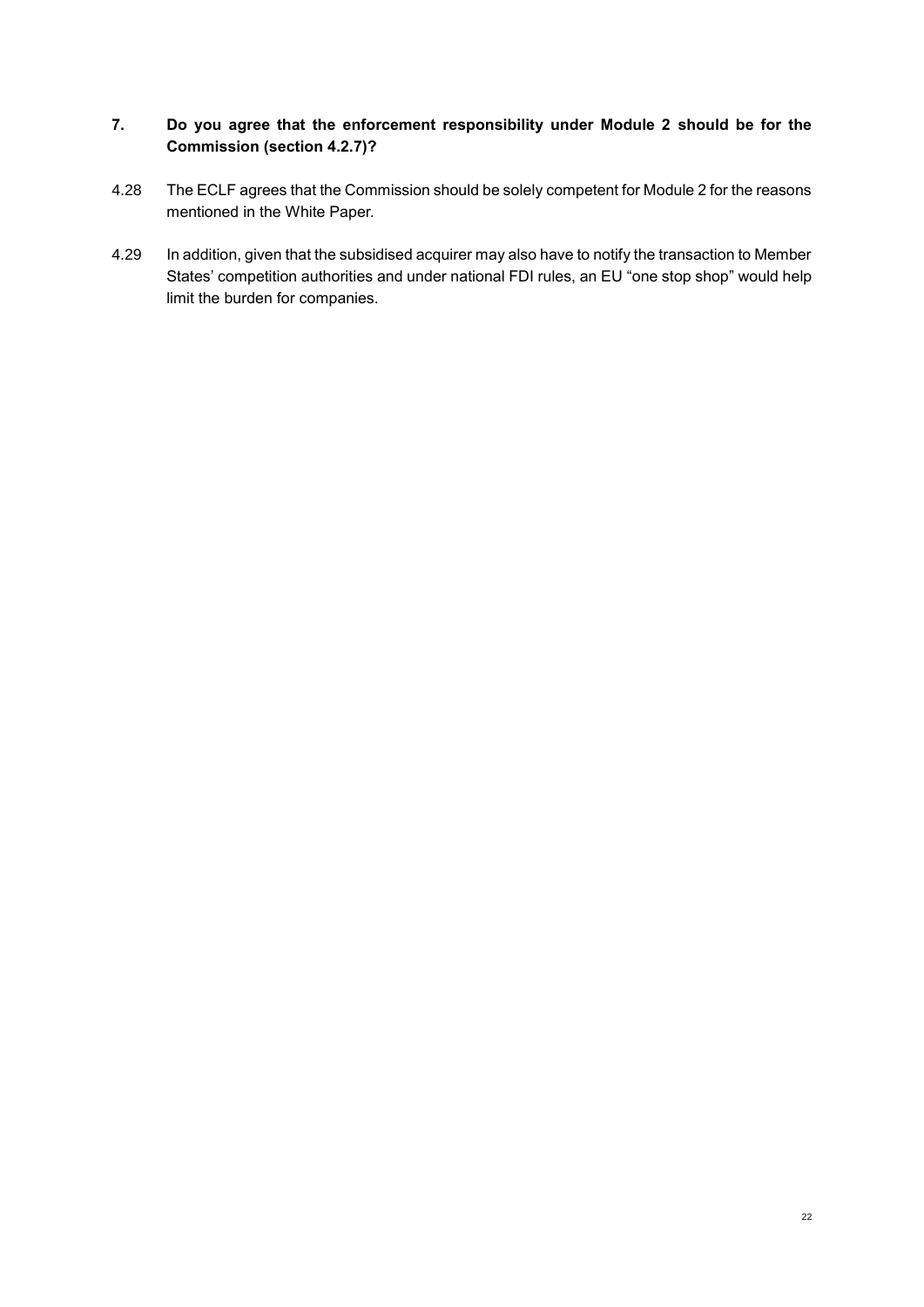## <span id="page-24-0"></span>**Part 5: Module 3 and Questions relating to foreign subsidies in the context of EU funding**

# **1. Do you think there is a need to address specifically distortions caused by foreign subsidies in the specific context of public procurement procedures? Please explain.**

- 5.1 One of the features of EU public procurement rules is that they are agnostic when it comes to the origin of contractors, not requiring them to be established or primarily based in the EU or the EEA. This provides contracting authorities and entities with the widest choice of contractors, and ensures genuine competition for the selection of the most economically advantageous offer for a particular contract. More competition brings benefits to public authorities as it reduces public spend, ensuring the lowest price for the best quality products, works and services. However, unfair competition could lead to driving players out of the market with potential longterm negative effects. This would be the case, for example, if a highly subsidised contractor can undercut its competitors and win a series of public contracts disadvantaging other bidders who may not benefit from public support.
- 5.2 There are, however, a number of risks in the Commission's proposals, and these need to be thought through before any implementation which could have the potential consequence of increasing costs for public contracts within the EU due to loss of choice between contractors.
- 5.3 On balance, while there may be a need to address potential distortions that foreign subsidies may cause to EU public procurements, we consider that it should be explored whether existing mechanisms could be strengthened rather than introducing a wholesale new regime that may add complexity to already complex and lengthy public procurement processes (see our response to Question 2 below).

## *Reducing costs to public authorities vs maintaining a level playing field*

- 5.4 We recognise that there is a risk that foreign subsidies may allow companies to underbid for public contracts in the EU, thus displacing non-subsidised players (whether EU-based or not) from those opportunities and reducing competition in the longer term. However, the current EU procurement rules have a process in place to question and address abnormally low tenders – which could be amended to address some of these concerns.
- 5.5 Similarly, the proposals will need to factor in what treatment will be given to non-approved State aid within the EU. Given the Commission has in recent years pursued State aid cases against tax rulings granted by Member States, there could potentially be a number of EU based players who may have benefitted from unlawful and potentially incompatible State aid and which are currently unknown. For example, we note that Apple, Fiat, Amazon and Starbucks all were subject to findings of incompatible State aid. Under the current proposals, if a true level playing field was to be targeted, this would have meant that they may have had to report the benefit of tax rulings at a time where it was not clear that these were State aid.
- 5.6 We see there are some risks therefore with implementation and applying different standards for foreign subsidies and EU State aid. Similarly, the fact that the Commission may approve and declare State aid compatible (e.g. to rescue and restructure a firm in difficulty) does not necessarily mean that a level playing field may be ensured. The assumption that foreign governments would not restrict their intervention in accordance with value for money and other principles cannot be made.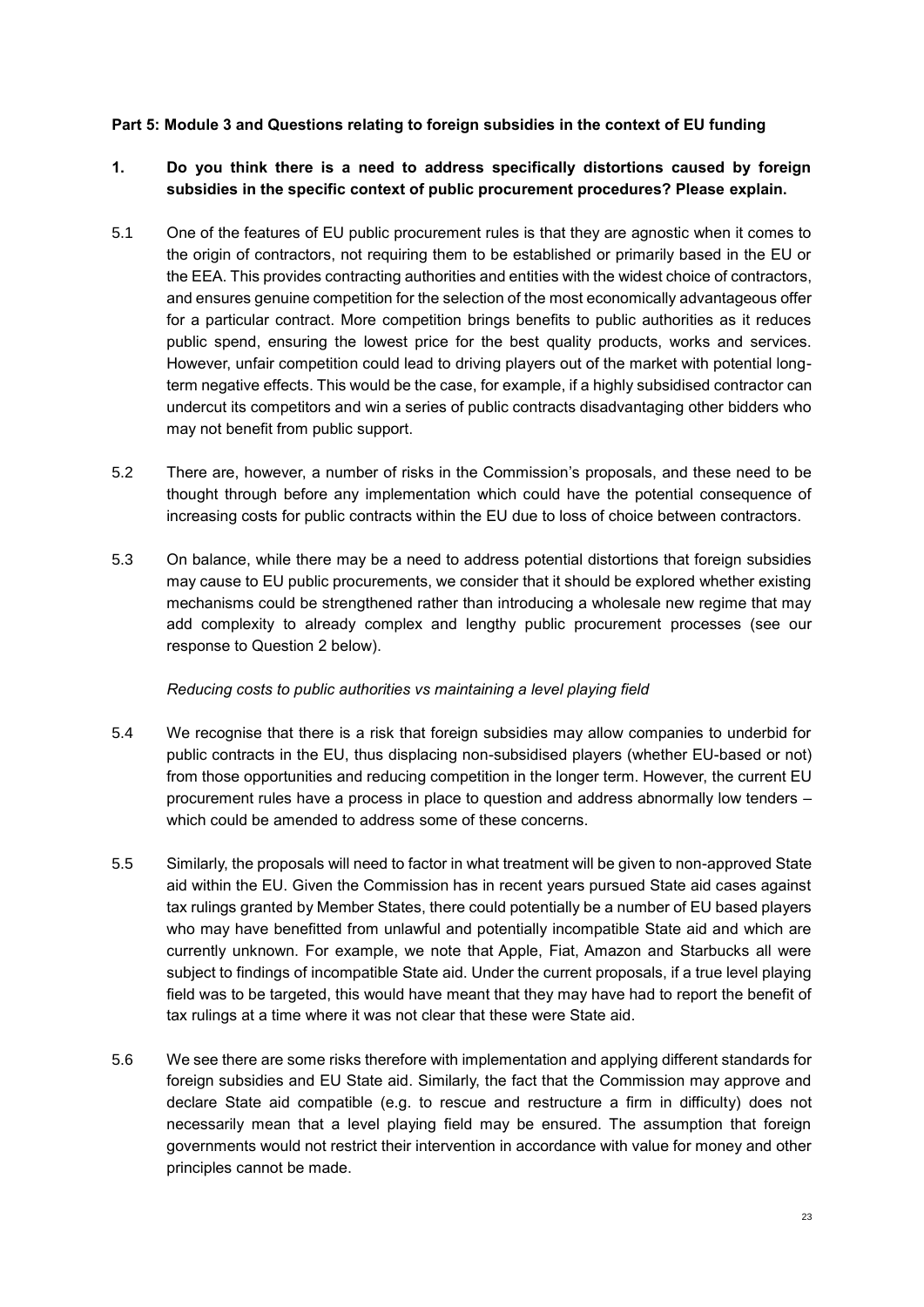### *Interaction with other international obligations and trade deals*

- 5.7 The EU is party to a number of international trade agreements and the WTO regime on subsidies and countervailing measures. It therefore already has some tools to take action against subsidies (at least in goods), by imposing anti-subsidy duties.
- 5.8 It will be important to assess the potential impact that establishing a regime to monitor foreign subsidies and potentially exclude contractors from EU procurements would have on those international arrangements. There is also the possibility that third countries may introduce similar restrictions or requirements on companies who may have benefitted from EU-approved (or non-approved) State aid, and a full cost benefit analysis will need to be conducted before any specific restrictions are introduced.
- 5.9 It is, for example, important to note that in the context of Covid-19 a lot of businesses across the EU (e.g. in a range of sectors) have benefitted from approved State support. If the proposals in the White Paper were to be implemented by third countries, this would mean that a lot of EU based companies could be excluded from public contracts in those countries.
- 5.10 In practice, this may be mitigated by having suitable thresholds for both the procurements for which the regime would apply and the value of the subsidies in question. But this highlights that a cost benefit analysis assessing potential retaliation and reaction by trade partners, will be needed.

# **2. Do you think the framework proposed for public procurement in the White Paper appropriately addresses the distortions caused by foreign subsidies in public procurement procedures? Please explain.**

- 5.11 In general, the proposed framework can appropriately address the distortions caused by foreign subsidies in public procurement. However, it is also important that this framework is not in itself a distortion to the public procurement process. In particular, we note that the proposed framework may entail:
	- (i) Costs and added complexity for public procurement authorities. In all procurement processes, public authorities would need to consider - in addition to the key aspects of the process itself - whether any foreign subsidy concern arises. This may not be immediately evident in most cases, and therefore even before a reference is made to the supervising authority, the public procurement body would need to incur an expense to investigate this issue. In procurement processes where foreign subsidy concerns arise, the public authority would have to assume a significant delay until the supervising authority makes a determination on the existence of a foreign subsidy, and then it would have to dedicate resources to make a determination on whether this subsidy distorts the procurement process.
	- (ii) Costs and added complexity for all companies. In all procurement processes, companies would assume additional reporting obligations regardless of whether they have received foreign subsidies. Note that it may be difficult to properly discharge this reporting obligation in the case of companies with businesses in various countries and / or various industries, as it may require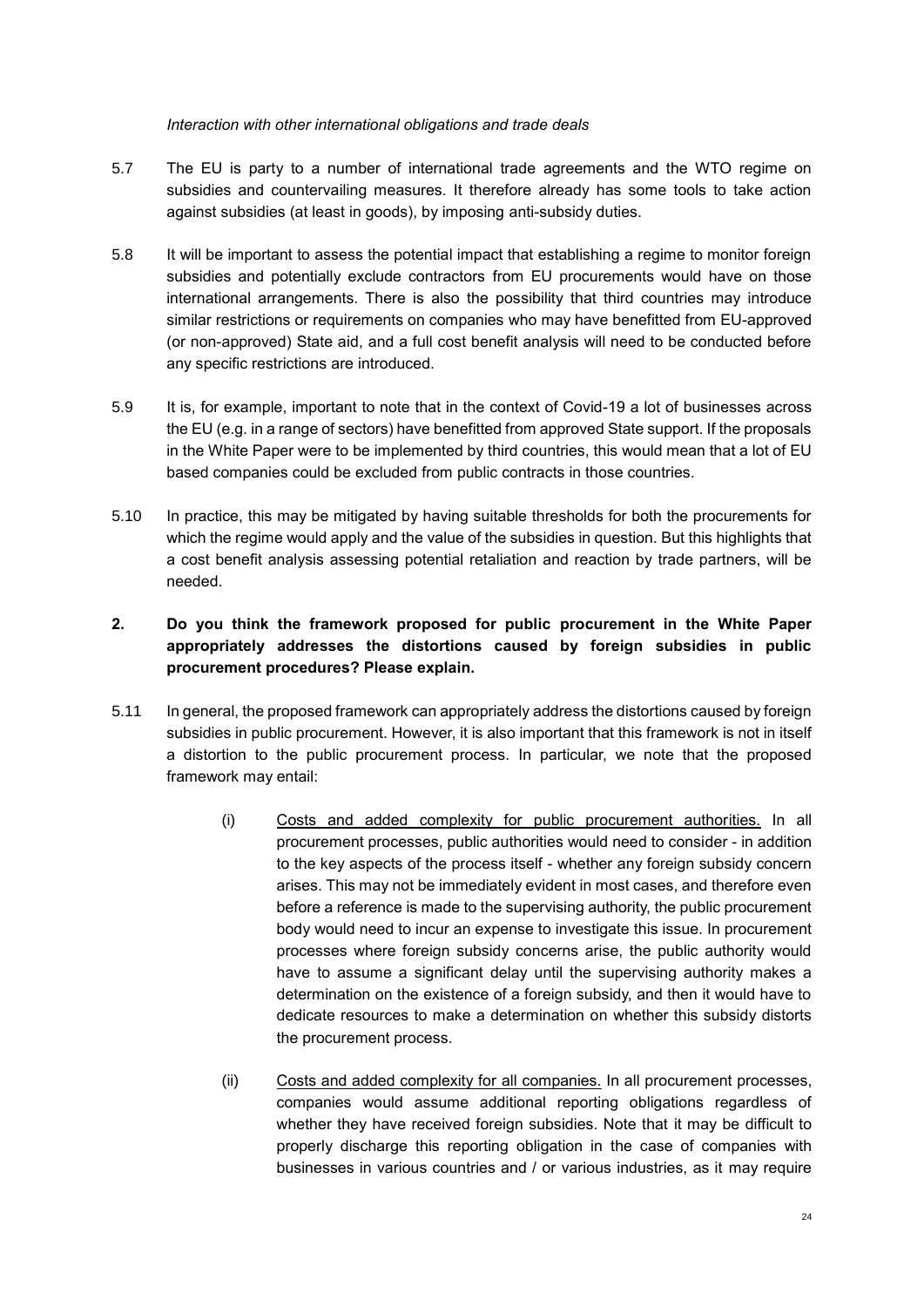significant internal consultations. In procurement processes where foreign subsidy concerns arise, the procedural delay is imposed on all companies participating in the tender (regardless of whether the concern refers to them or to another participant). The company which attracts the foreign subsidy concern is also subject to the legal expense related to the foreign subsidy investigation and the subsequent determination of whether the subsidy distorts competition in the tender.

- (iii) Increased litigation. This is true both as regards companies which receive the foreign subsidies (that reasonably may want to contest in Court either the finding that a foreign subsidy exists or that such a subsidy distorts any particular procurement procedure) and as regards other companies which may want to strategically use this exclusion ground to avoid increased competition in a tender.
- 5.12 The proposed framework, therefore, should be designed to minimise these costs, delays and procedural complexities to the minimum necessary to effectively control the effect of foreign subsidies. In addition, the proposed framework should exclude the cases where the control imposed on public entities and companies becomes disproportionate with the benefits that it could confer (or, in any case, be condensed to a more restrained version).
- 5.13 This is especially true as there is a great diversity in contracting authorities (from Ministries with very experienced staff in complex procurement processes to small municipalities with no dedicated staff and moderate budgets). There is also great diversity in public procurement processes: the bulk of them refer to every-day projects of small to medium amounts, and only few of them refer to big projects for relevant amounts or of strategic importance. With this in mind, we provide the following comments on the thresholds, process, substantive test for distortion and remedies proposed in the White Paper:

## *Thresholds*

- 5.14 The inclusion of thresholds, as proposed in the White Paper,**<sup>69</sup>** is necessary to ensure that the system is administrable and focused on the cases where there may be foreign subsidies concerns.
- 5.15 The thresholds proposed in the White Paper are therefore to be commended. In particular, we would encourage the establishment of ambitious thresholds. This is because it is unlikely that the bulk of low or medium value public contracts are affected by foreign subsidies and in these cases the administrative burden can easily overcome any potential benefit. In any event, if there were any foreign subsidy concerns in procurement processes or companies falling below the applicable thresholds, the general tool in Module 1 could be used to address these cases.

**<sup>69</sup>** WP, para. 4.3.3.1.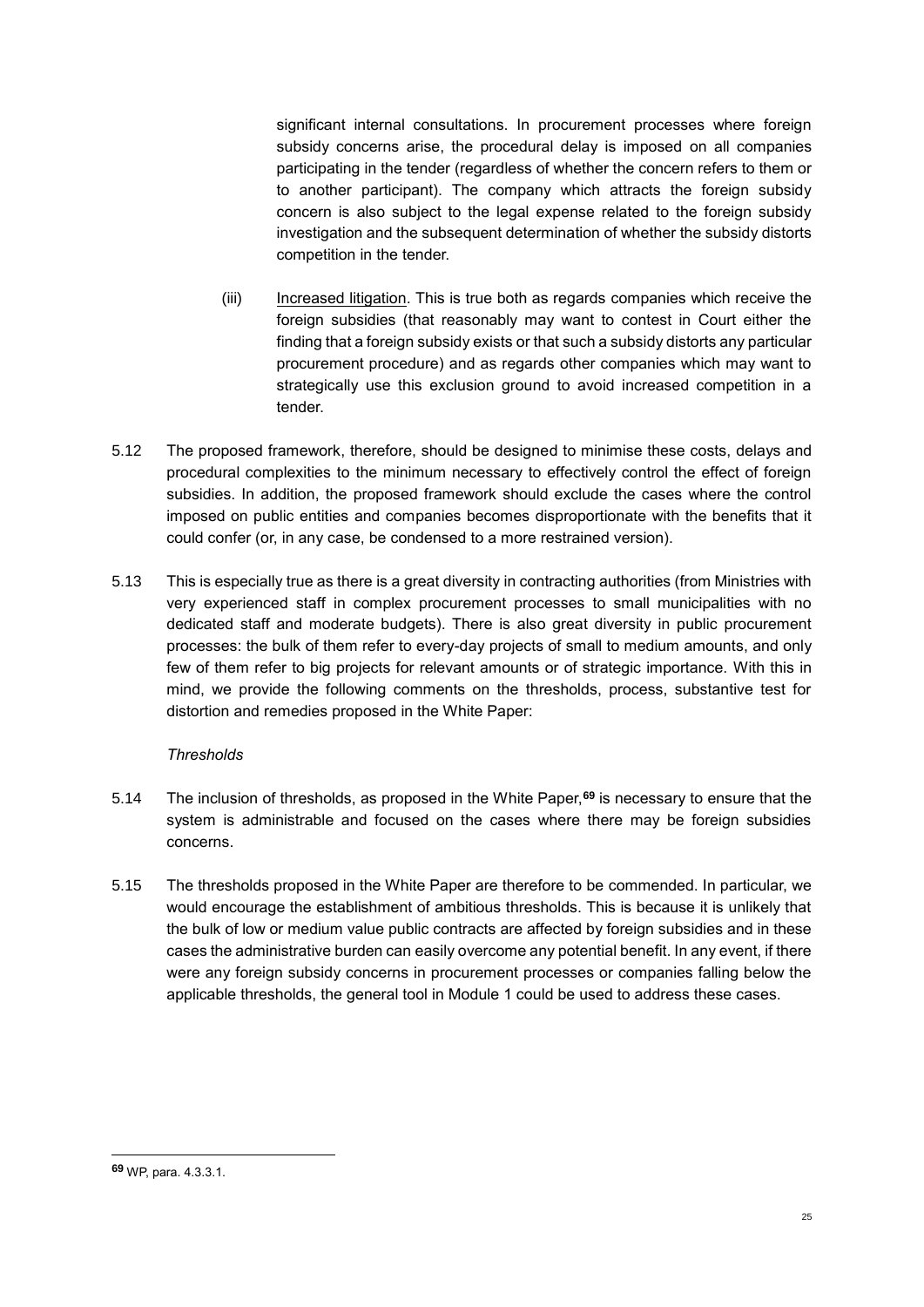#### *Process*

- 5.16 The majority of public procurement processes are time-constrained. Therefore, the proposal to include tight time limits for the process (15 working days for a preliminary analysis and 3 months for the in-depth review) should be supported.**<sup>70</sup>**
- 5.17 Depending on the case, however, the proposed temporal framework coupled with a standstill obligation – may be too long, and there should be flexibility to adapt it. For example, in emergency procedures (an indispensable tool for governments in times of crisis, as the COVID-19 crisis has shown) it is essential to award contracts in very short periods. In these cases, it is essential that (i) either the foreign subsidy review is streamlined to a days-long process, or (ii) the standstill obligation is easily lifted. In the latter cases (where the standstill obligation is lifted), Module 1 could be used as an *ex post* tool to address any potential shortcoming.
- 5.18 In addition, the White Paper also seems to imply a merger control style 'completeness'-qualifier in that these deadlines would only begin after the contracting authority has *"examined the completeness of the notification…*" and "*Upon receipt of a complete notification…*".**<sup>71</sup>** To be able to accurately consider the timing implications for procurement procedures, the European Commission should make clear to what extent the contracting authority and/or the national supervisory authority decides when the notification is complete and thus when the clock starts ticking (including any 'stop the clock' options). If 'completeness' can be delayed at the discretion of the reviewing authorities similar to merger control pre-notification, the delay may go significantly beyond the formal deadline of 3 months.
- 5.19 Finally, the system should allow the possibility of companies proactively approaching the supervisory authorities to obtain an advance foreign subsidy decision. This way, once the public procurement process starts, there is no need to pause the public procurement process to obtain a decision from the supervisory authority. If the advance decision is positive (i.e. it finds that there is a public subsidy), the public procurement authority can directly consider whether the subsidy distorts the public procurement procedure without needing to ask the supervisory authority. This may be much more efficient for those companies which are repeat players in public procurement processes and avoid duplication of processes for each tender. When the company operates in various Member States, it should be possible to approach the EU supervisory authority under a one-stop-shop principle.

## *Substantive test for distortion*

- 5.20 In the cases where the supervisory authority has found that a company has received foreign subsidies, it is for the public procurement authority to decide whether the subsidies distort the procurement process.**<sup>72</sup>**
- 5.21 The White Paper does not suggest what the substantive test is to determine whether such distortion occurs. We would therefore encourage the Commission to clearly lay out the

**<sup>70</sup>** WP, para. 4.3.3.2.

**<sup>71</sup>** WP, para. 4.3.3.1.

**<sup>72</sup>** WP, para. 4.3.3.3.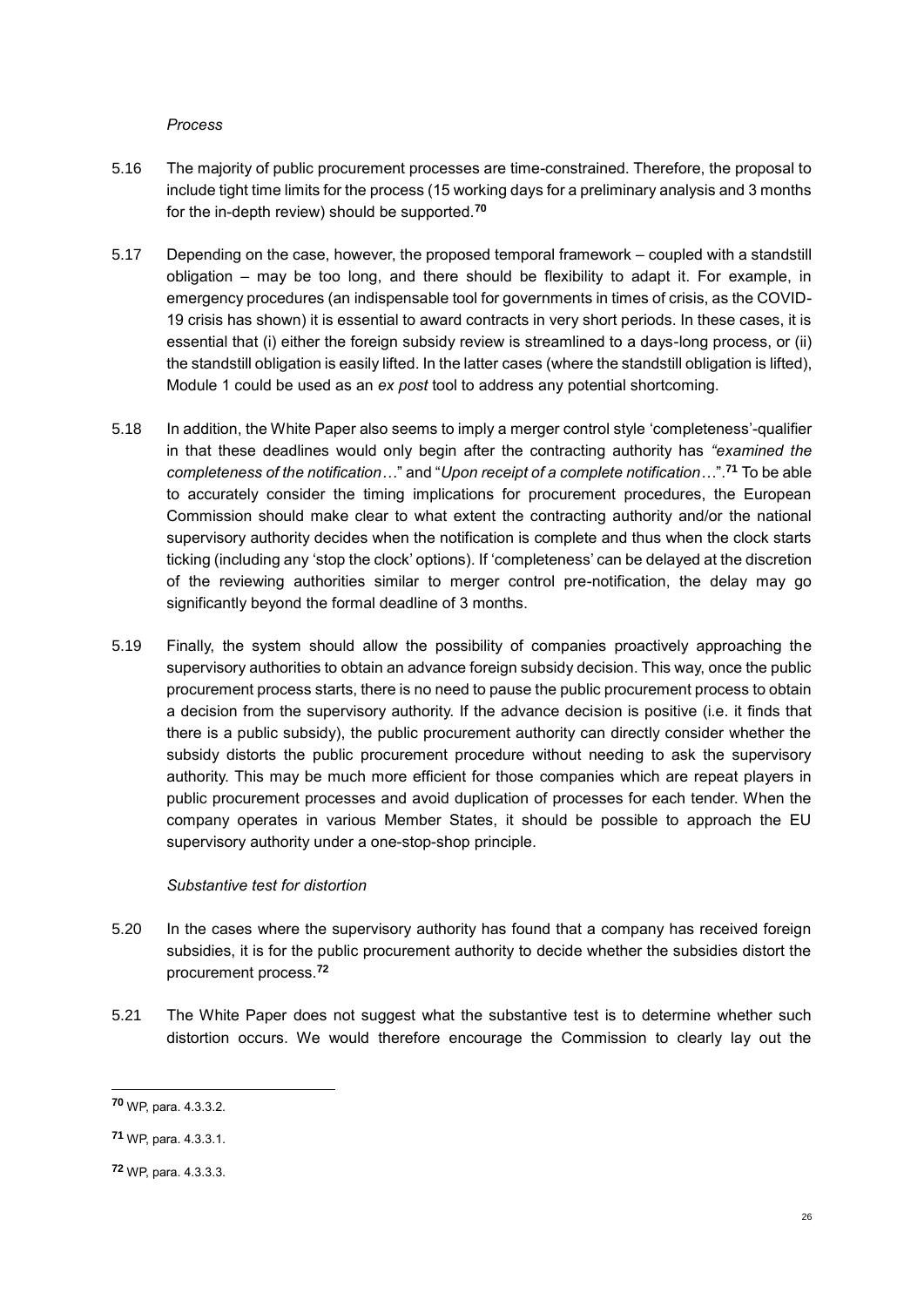applicable criteria for distortion in legislation to ensure legal certainty, thereby excluding a wide discretion of public contracting authorities.

### *Remedies*

- 5.22 Where the supervisory authority finds a foreign subsidy, and the public contracting authority finds a distortion in the public procurement process, the White Paper envisages only one remedy: exclusion from the procurement process.**<sup>73</sup>**
- 5.23 From a general point of view, the mandatory exclusion grounds in the Procurement Directives are generally limited to specific cases of wrong-doing on the basis of a final judgment/administrative decision. Checking for mandatory exclusion is therefore supposed to be a quick and simple, 'box ticking'-type exercise. Conversely, 'receiving distortive foreign subsidy' as a new ground for exclusion can require extensive economic assessment potentially comparable to the most complex State aid and merger control cases. On the face of it, it therefore does not lend itself very well to serve as an exclusion ground, and it will undoubtedly have very significant impacts on timing for public contracts.
- 5.24 In addition, we suggest that alternative remedies other than exclusion from the public procurement process should be considered in Module 3, as they are considered in Module 1. For example, the company could be required to create a stand-alone subsidiary to participate in the public procurement process, while a "hold-separate" order avoids that this subsidiary obtains any benefit from the foreign subsidy (the complexity of such a remedy would have to be balanced against the expected benefit from having an additional participant in the tender).
- 5.25 A remedy where the subsidised company is forced to offer a higher price to compete on equal conditions to the rest of its competitors, however, is not appropriate: either the forced increment is so high that it has the same effect as excluding the company from the contract, or the subsidised company obtains double the benefit (the subsidy and the forced increment).

# **3. Do you consider the foreseen interplay between the contracting authorities and the supervisory authorities adequate e.g. as regards determination of whether the foreign subsidy distorts the relevant public procurement procedure?**

- 5.26 The White Paper proposes a review dedicated to distortions in the public procurement procedure based on the assessment of whether the foreign subsidy facilitates the participation of the operator in the public procurement procedure, to the detriment of unsubsidized undertakings. The Commission explains that in cases where the foreign subsidy enables the recipient to submit an offer that would otherwise be economically less sustainable, especially in cases of bidding significantly below market price or below cost, a distortion may be presumed.
- 5.27 The review is based on a mandatory notification procedure, where economic operators will notify when submitting their bids if they, or their consortium members, subcontractors or suppliers, have received a foreign financial contribution within the last three years or whether they are expected to receive such contribution during the execution of the contract.

**<sup>73</sup>** WP, para. 4.3.3.3.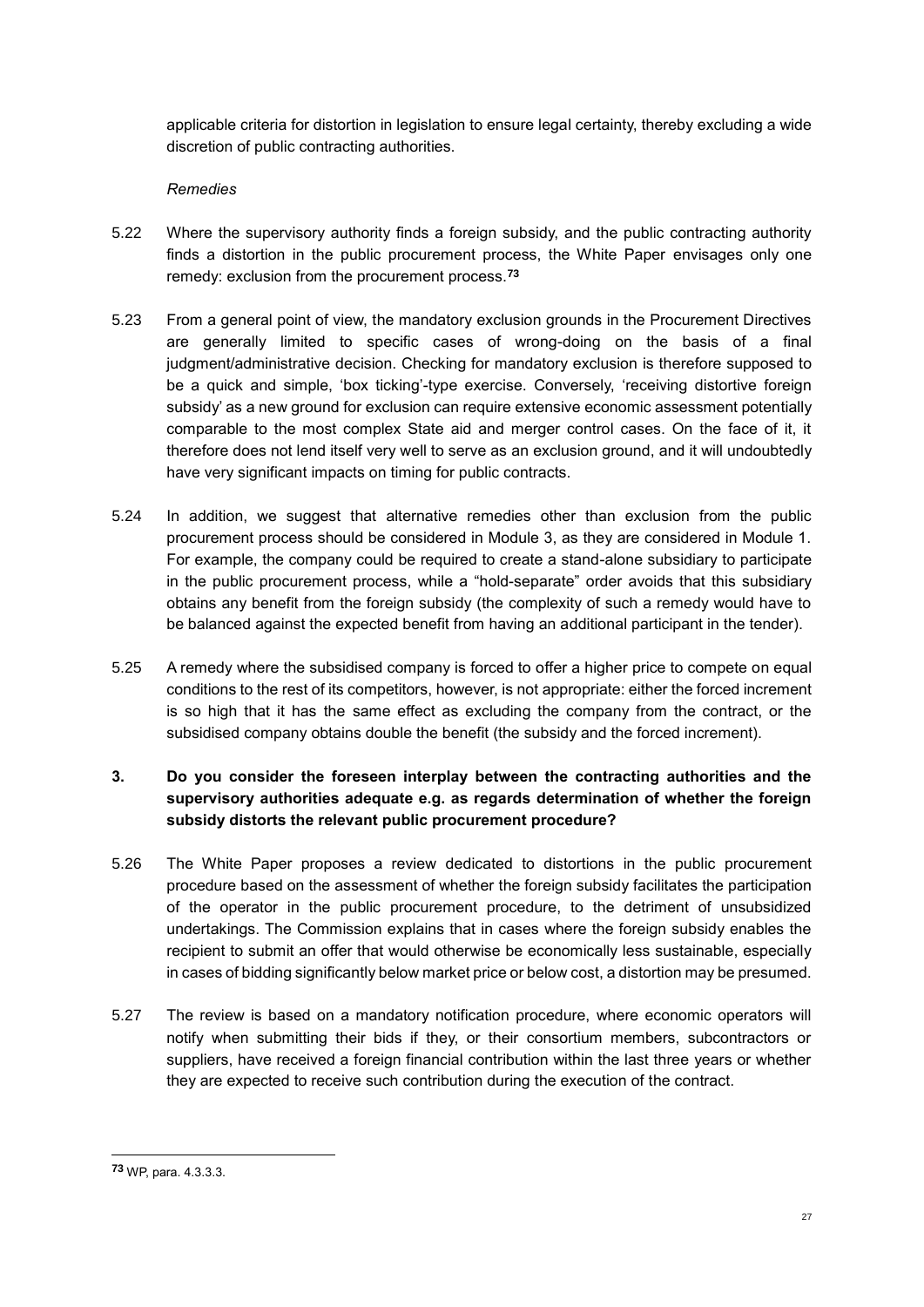- 5.28 It is then the competent supervisory authority the national authority designated by the Member State and in charge of the regulation of foreign subsidies within the national territory – that investigates the information and assesses the existence of a foreign subsidy. According to its findings, the supervisory authority may choose to follow an in-depth investigation. The contracting authority may not award the contract to the operator that is being investigated as long as the investigation is on-going.
	- (i) If the supervisory authority reaches the conclusion that there is no foreign subsidy in the procurement procedure, it will communicate this conclusion to the contracting authority by decision. In this case, the economic operator concerned will not be excluded from the public procurement procedure by the contracting authority (unless the contracting authority finds another ground for exclusion, different from the existence of a distortive foreign subsidy, under the EU public procurement legislation).
	- (ii) In cases where the supervisory authority decides that the economic operator has received a foreign subsidy, it comes to the contracting authority to determine whether the subsidy has distorted the public procurement procedure in question on the basis of the findings of the supervisory authority. In such cases the contracting authority imposes redressive measures on the subsidised operator. The redressive measures for procurement procedures consist of the exclusion of the subsidised bidder from the ongoing public procurement procedure and potentially also the exclusion of the subsidised bidder from future public procurement procedures before that authority for a certain time.
- 5.29 The interplay between the national supervisory authority and the contracting authority may entail the following challenges:
	- (i) Timing. As explained above, it is undeniable that the proposed procedure adds significant layers to the existing public procurement procedure which may create obstacles to the efficient and practicable carrying out of a tender. The proposed process whereby the contracting authority has to conduct its own analysis as to whether the subsidy has distorted the procurement procedure after the national supervisory authority has concluded that there is a foreign subsidy, adds yet one additional layer of delay to the entire procedure.
	- (ii) Legal certainty. According to the described procedure the contracting authority, having received the conclusions of the national supervisory authority will have a margin of discretion to decide whether the foreign subsidy is distortive within the context of the specific tender procedure. The logic behind that provision is understandable, as it may be the case that even with the foreign subsidy the specific bid may be either the only one that fulfils all the conditions of the tender, or the most appropriate one taking into account the characteristics of all bidders. However, this raises issues of legal certainty and it may even undermine the entire Module 3 system. More specifically, it effectively means that the conclusions of the national supervisory authority that a subsidy has a distortive effect may be overturned by the *in concreto* analysis of the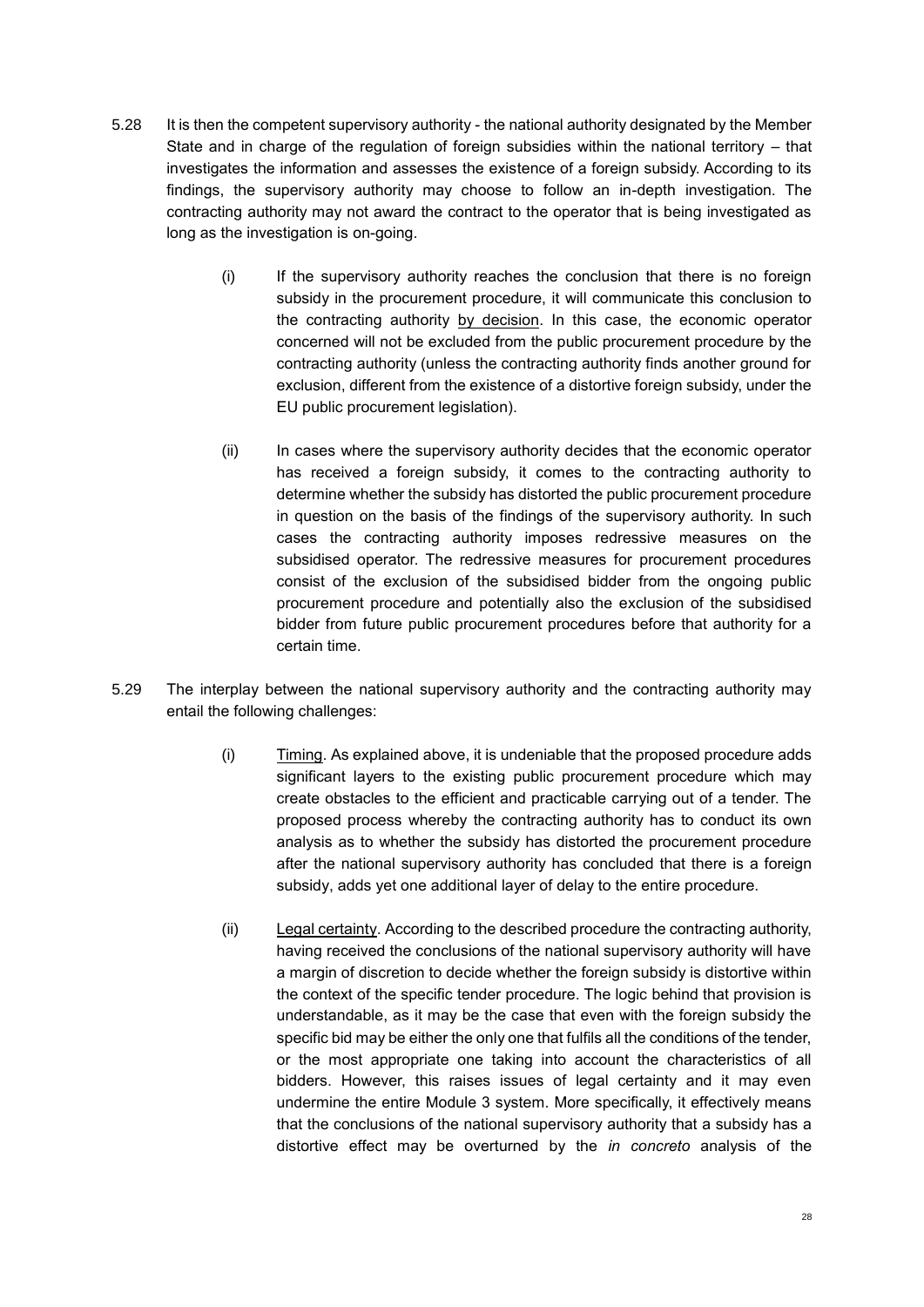contracting authority, thus raising issues of uniformity and legal certainty as to the application of the specific Module.

- (iii) Competence/Appropriateness. While the carrying out of the investigation on the existence of the foreign subsidy by a specialized regulatory entity is justified, due to the requirement for technical and economic data and competency for such an assessment that this entity would possess, the assessment of the existence of a distortion by a contracting authority may be less appropriate because this contracting authority is most likely not to possess the necessary data and competency required to carry out such an analysis. It should be borne in mind that the existing system of public procurement as carried out by contracting authorities does not take such considerations into account, which means that contracting authorities are not equipped to deal with such issues. Indeed, the Commission notes in the White Paper that a uniform methodology will be provided in guidance with regard to the assessment of the distortion. However, this methodology should consist of a precise list of conditions and criteria under which the contracting authority may carry out its assessment.
- (iv) Judicial review. The described procedure may also lead to situations where the different approaches to be adopted by the supervisory authority and the contracting authority may give rise to an increase in the number of applications for the annulment of tenders by third parties (unsuccessful bidders) and may in general lead to diminishing the credibility of the supervisory authority's assessment, thus undermining the entire process as set out in Module 3.
- (v) Role of the European Commission in national procedures. The White Paper suggests that the national supervisory authority is required only to consult with the European Commission:

*"[P]rior to communicating this conclusion to the contracting authority, the national supervisory authority informs the Commission on a draft decision, thus ensuring that the national authority's decision is reached in close cooperation with the Commission."* **74**

In order to ensure the uniform application of the various legal concepts across the EU, the Commission should have the final say or, alternatively, the undertakings under investigation should have some kind of direct recourse to the Commission or EU courts beyond simply trying to persuade a local Member State court to refer questions to the ECJ for a preliminary ruling. Particularly when it comes to substantial public contracts and concessions, it is important for some jurisdictions that there are sufficient 'checks' in place at EU level to ensure that the instrument is applied soundly and correctly.

**<sup>74</sup>** WP, para 4.3.3.2.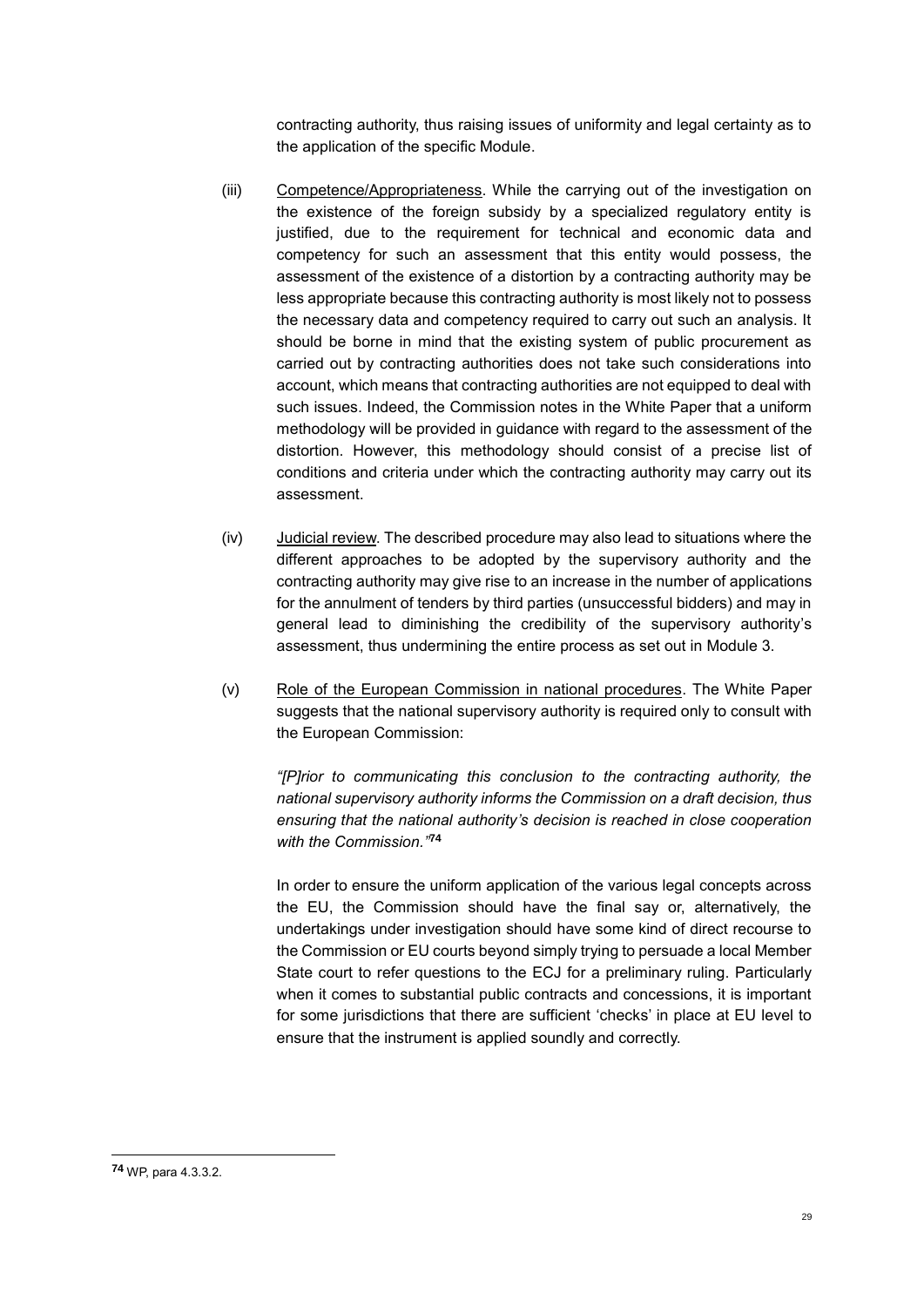# **4. Do you think other issues should be addressed in the context of public procurement and foreign subsidies than those contained in this White paper?**

*Interface between State aid and Foreign Subsidies – Need for a more concrete proposal on how to safeguard non-discrimination and equal treatment*

- 5.30 This issue has been recognised in the White Paper, however no concrete examples/proposals have been put forward of how to deal with it.
- 5.31 The White paper mentions that Article 69 of Directive 2014/24/EU16 provides the contracting authorities with the possibility to reject offers they consider to be abnormally low in situations where the explanations and evidence supplied by the bidder do not sufficiently account for the low price offered. Where, as part of that assessment, it can be established that a bidder has obtained EU State aid incompatible with the TFEU, enabling it to make a low offer, the tender may – under additional conditions - be rejected on that ground alone. In contrast, Article 69 of Directive 2014/24/EU contains no corresponding provision for foreign subsidies that enable bidders to submit low offers. We understand that Module 3 attempts to close this regulatory gap, but at the same time the legislator should be aware of the fact that the parallel application of the rules on State aid and foreign subsidies, both of which seem to have the same goal of avoiding the success of distortive subsidised bids, should be aligned in order not to lead to discriminatory results between EU and non-EU subsidised bids.
- 5.32 Although the White Paper specifically mentions that the introduction of this exclusion ground aims at ensuring a level playing field between tenderers profiting from State aid and those profiting from foreign subsidies, the current public procurement framework does not contain a specific exclusion ground for the recipients of State aid that are incompatible with EU rules (the current EU rules are limited to the possibility of rejection of an abnormally low tender in situations where the low price is due to State aid). The White Paper should specifically and in detail consider how it will be possible to ensure non-discrimination and equal treatment in that respect.

#### *National Supervisory Authorities*

5.33 Although the White Paper extensively refers to the national supervisory authorities, there are still significant gaps relating to the conditions of their operation, the limits and scope of their competence as well as their formation.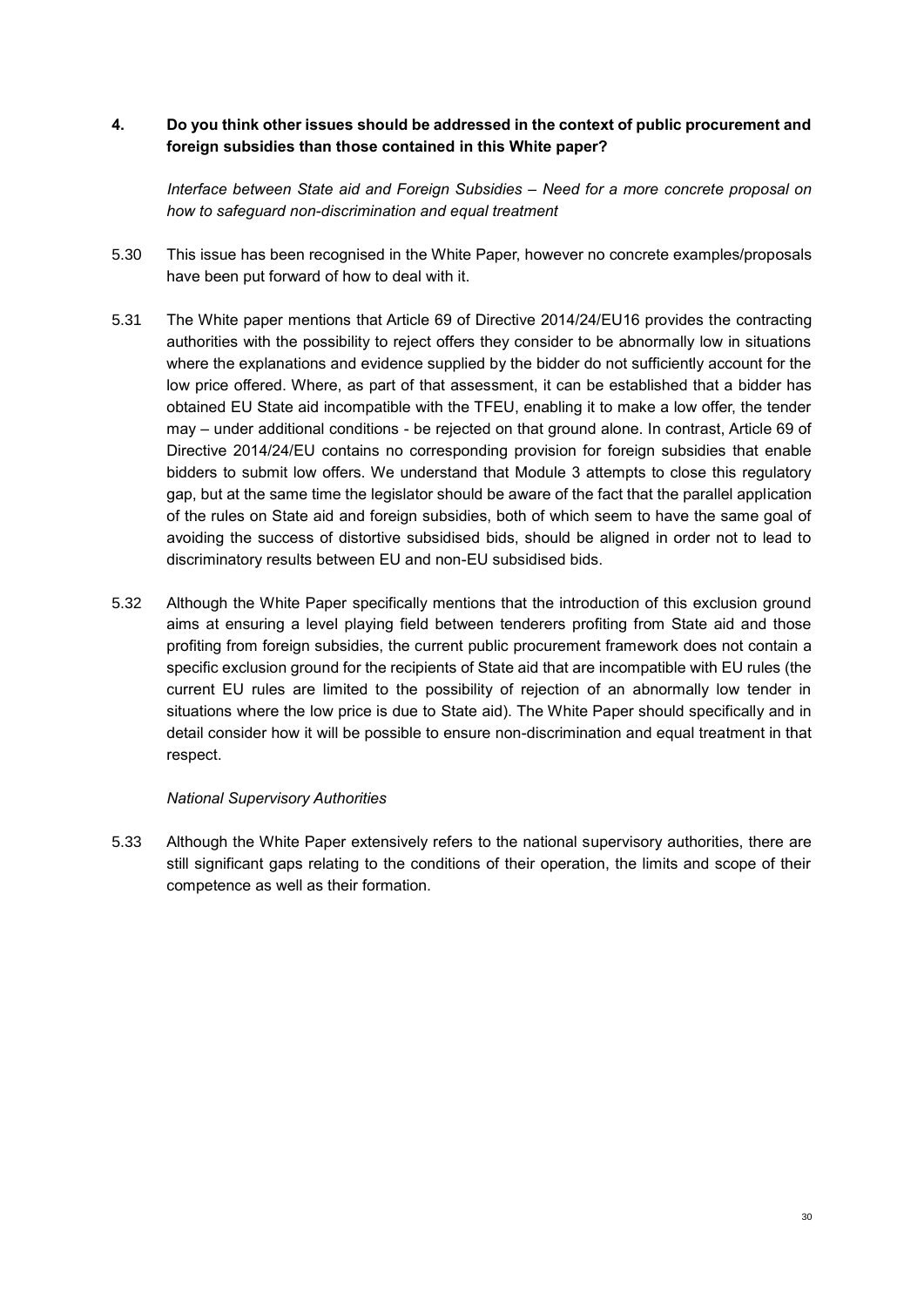# **Questions relating to foreign subsidies in the context of EU funding**

- **1. Do you think think there is a need for any additional measures to address potential distortions of the internal market arising from subsidies granted by non-EU authorities in the specific context of EU funding? Please explain.**
- **2. Do you think the framework for EU funding presented in the White Paper appropriately addresses the potential distortions caused by foreign subsidies in this context? Please explain.**
- 5.34 In relation to EU funding, we support the proposed framework as it applies Module 3 on an equal footing with public procurement. Since the issues that arise in this area are similar or equal to those arising under public procurement, we refer to our previous comments which should also apply in the context of EU funding *mutatis mutandis*.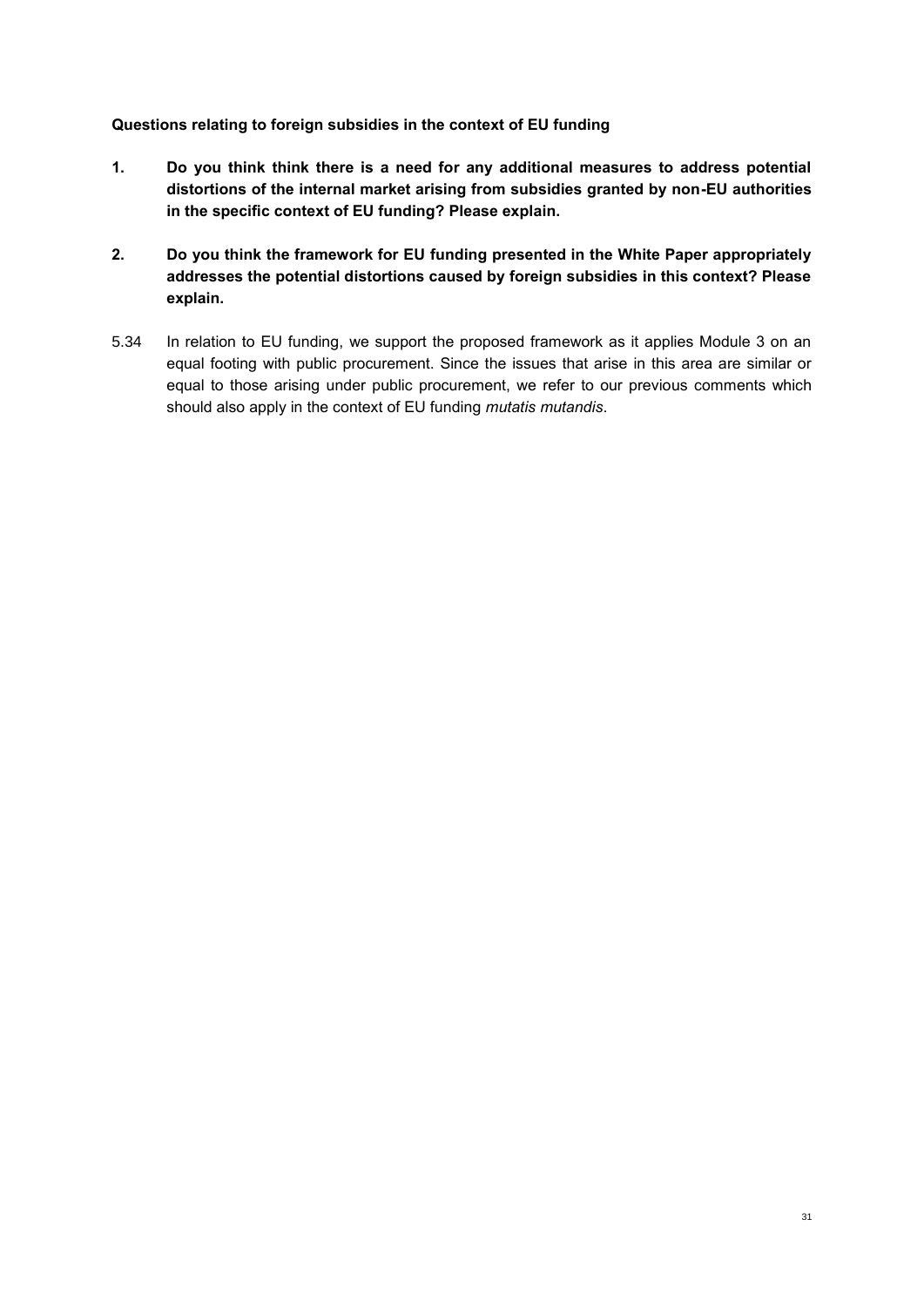### **Part 6: Interplay between Modules 1, 2 and 3**

- <span id="page-33-0"></span>**1. Do you consider that:**
	- a. **Module 1 should operate as stand-alone module;**
	- b. **Module 2 should operate as stand-alone module;**
	- c. **Module 3 should operate as stand-alone module;**
	- d. **Modules 1, 2 and 3 should be combined and operate together**?
- 6.1 The ECLF notes there is some overlap between the three modules such that it would be possible to combine them together. For example in an M&A context, Module 1 could be used to review any foreign subsidy that had not been notified under Module 2, either because the recipient undertaking inaccurately carried out the self-assessment or because the subsidy fell below the relevant threshold (but was still potentially distortive). In a procurement context, the outcome of a Module 1 review of a certain foreign subsidy could be used if the subsidised undertaking were to participate in a procurement process.
- 6.2 The ECLF considers that whether the three Modules operate as stand-alone or are combined under the general instrument of Module 1, it is critical that their scope is clearly defined. For example, to the extent that Module 1 were to function as a general sweeper to catch subsidies falling beneath the thresholds set in Module 2 or Module 3, it would be essential for the Commission to clearly outline the appropriate procedure to be followed.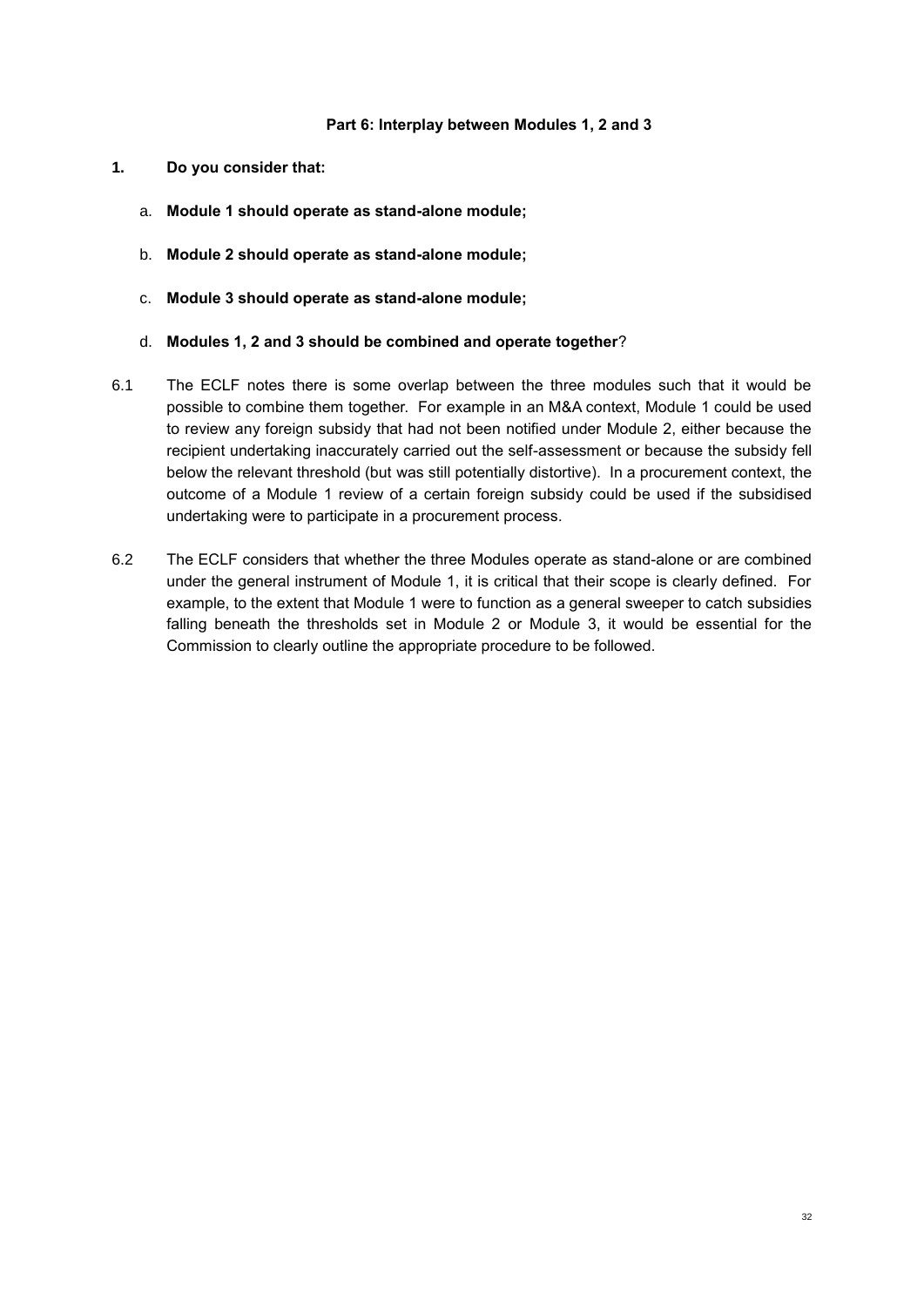## **Annex 1: Members of the ECLF working group**

- British Institute of International and Comparative Law: Dr Liza Lovdahl Gormsen
- Baker McKenzie: Gavin Bushell, Werner Berg
- Gibson, Dunn & Crutcher LLP: Attila Borsos
- Gleiss Lutz Hootz Hirsch: Dr Ulrich Soltész
- Kirkland & Ellis International LLP: Dr Thomas Wilson (co-chair)
- Linklaters LLP: Nicole Kar, Natura Gracia, Bogdan Evtimov
- Szecskay Attorneys at Law: Andras Szecskay, Aniko Keller, Sam Baldwin
- Slaughter and May: Philippe Chappatte (co-chair); Lisa Wright
- Uría Menéndez Abogados S.L.P.: Edurne Navarro Varona